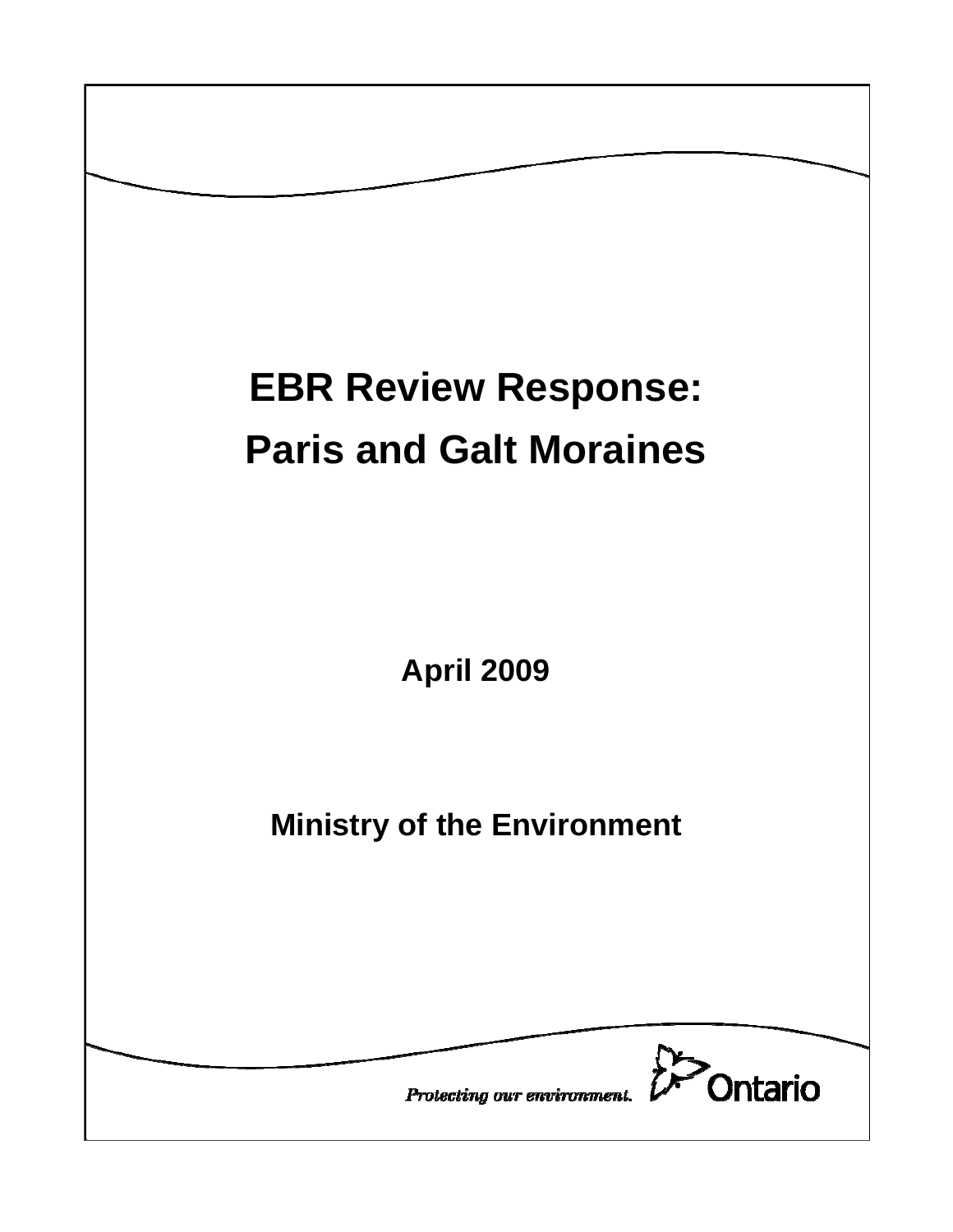EBR Review Response: Paris and Galt Moraines April 2009

Ontario Ministry of the Environment

Copyright: © 2009, Queen's Printer for Ontario © Imprimeur de la Reine pour l'Ontario, 2009

PIBS: 7078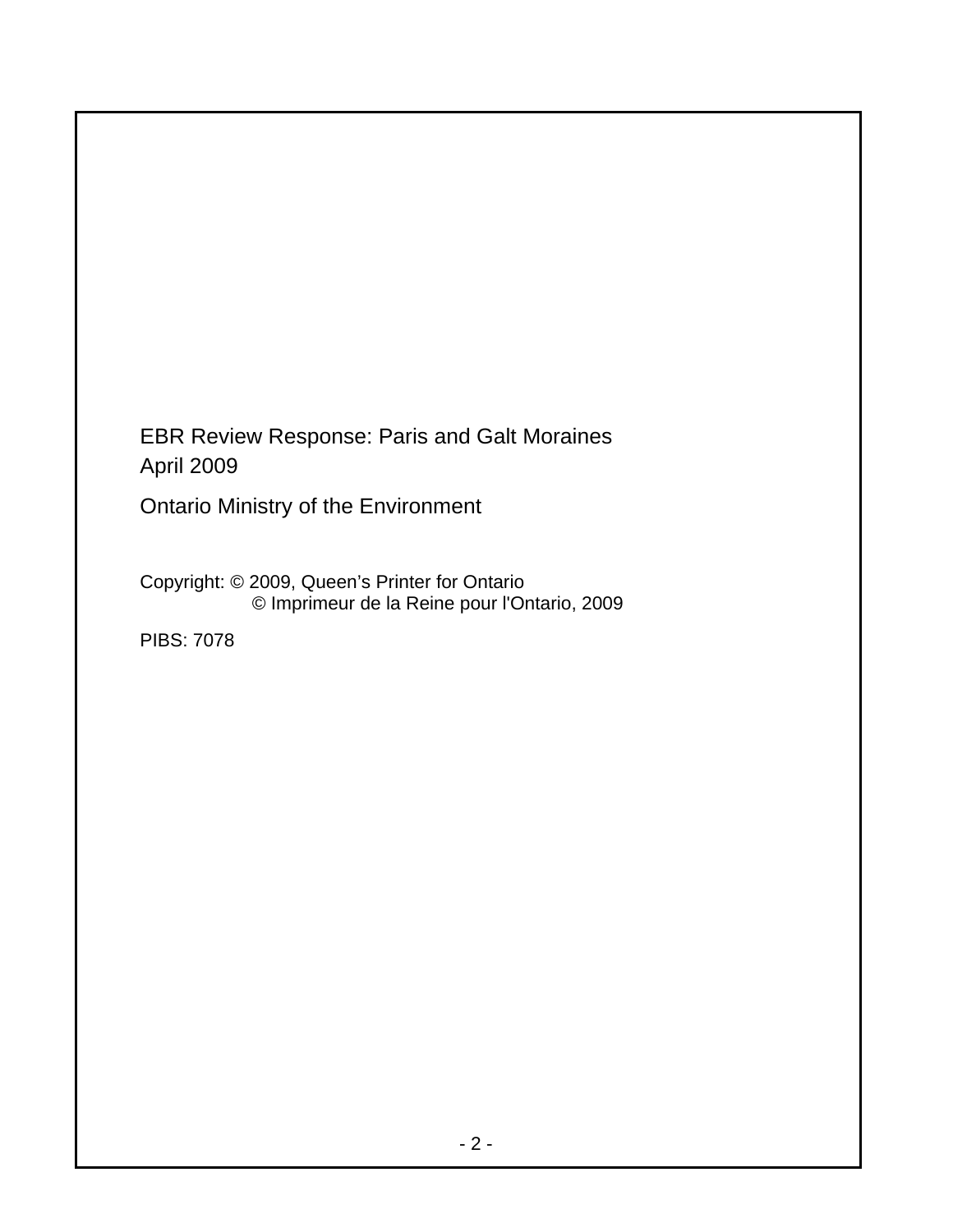| $\mathbf{1}$                                                                                                                                                                                                                             |
|------------------------------------------------------------------------------------------------------------------------------------------------------------------------------------------------------------------------------------------|
| 1.1.                                                                                                                                                                                                                                     |
| 1.2.                                                                                                                                                                                                                                     |
| 1.3.                                                                                                                                                                                                                                     |
| 2.                                                                                                                                                                                                                                       |
| 2.1.                                                                                                                                                                                                                                     |
| 2.2.                                                                                                                                                                                                                                     |
| 2.3.<br>Summary of the State of Knowledge of the Paris and Galt Moraines 10                                                                                                                                                              |
| 3.                                                                                                                                                                                                                                       |
| 3.1.<br>3.1.1.<br>3.1.2.<br>3.1.3.<br>3.1.4.<br>3.1.5.<br>3.1.6.<br>The Planning Act, 2006 and the Provincial Policy Statement, 2005 16<br>3.1.7.<br>3.1.8.<br>Places to Grow Act, 2005 and Growth Plan for the Greater Golden<br>3.1.9. |
| 3.2.                                                                                                                                                                                                                                     |
| 4.                                                                                                                                                                                                                                       |
|                                                                                                                                                                                                                                          |
| Appendix 2: Review of the State of Knowledge for Waterloo and Paris Galt<br>25                                                                                                                                                           |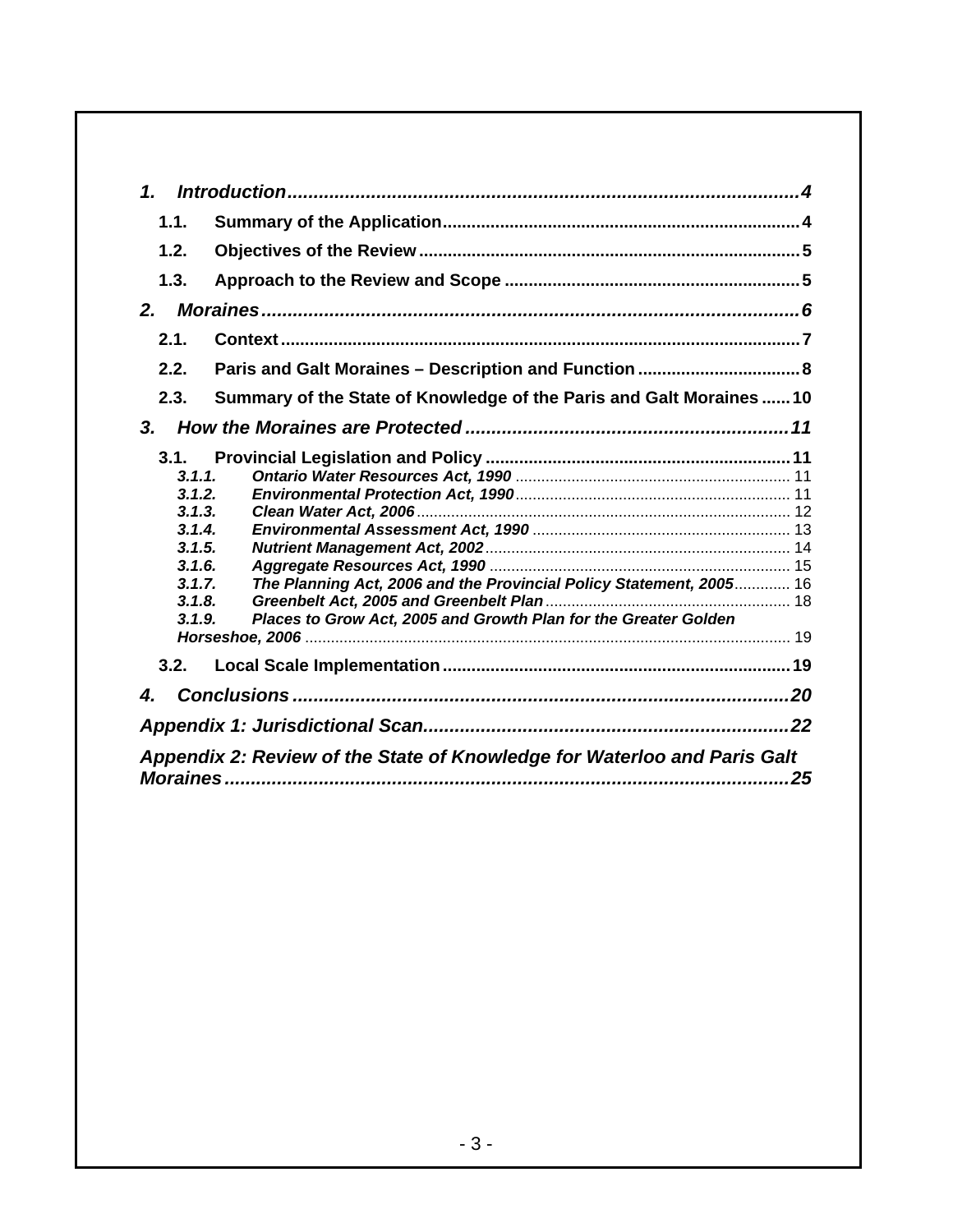# **1. Introduction**

# *1.1. Summary of the Application*

The purpose of this review was to assess the current protection framework, and to determine whether there is a need for new provincial policy or legislation to protect the Paris and Galt moraines. The Ministry of the Environment (MOE or the Ministry) agreed to undertake this review in response to an application made under section 61 of the *Environmental Bill of Rights, 1993* (EBR). The application, made on May 25, 2007, requested a review of the need to develop new provincial policy or legislation to protect the Paris and Galt moraines in order to protect groundwater recharge in the Upper Grand River watershed and other watersheds located along the moraines. The applicants submitted that a review should be undertaken because:

- Municipalities within the Grand River watershed are dependent on groundwater as the source of municipal drinking water. These municipalities – Guelph, Cambridge, Kitchener, and Waterloo – are designated as urban growth centres in the province's Growth Plan for the Greater Golden Horseshoe, 2006;
- It is critical that the primary groundwater recharge areas in the moraines be protected in order to protect the future drinking water supplies in the area;
- Municipalities designated as growth areas will shortly encroach into the moraines. Comprehensive moraine protection policies need to be in place before municipalities have to deal with subdivision planning applications;
- The Paris and Galt moraines cut across several municipalities (Peel Region, Halton Region, Wellington County, the City of Guelph, Region of Waterloo, Norfolk County and Brant County) and three conservation authorities (Grand River Conservation Authority, Credit Valley Conservation, and Conservation Halton). This inter-jurisdictional complexity warrants provincial leadership in protection policy;
- At least two municipalities Puslinch in Wellington County and North Dumfries in Waterloo Region – have extensive aggregate resources. Provincial policy leadership is required in analyzing the extent to which the cumulative effect of aggregate extraction negatively impacts groundwater recharge in the moraine areas.

Response letters were sent by the MOE to the applicants on July 26, 2007. The letters indicated that the MOE would review existing policies and the need for new policies related to some of the issues raised in the EBR application. The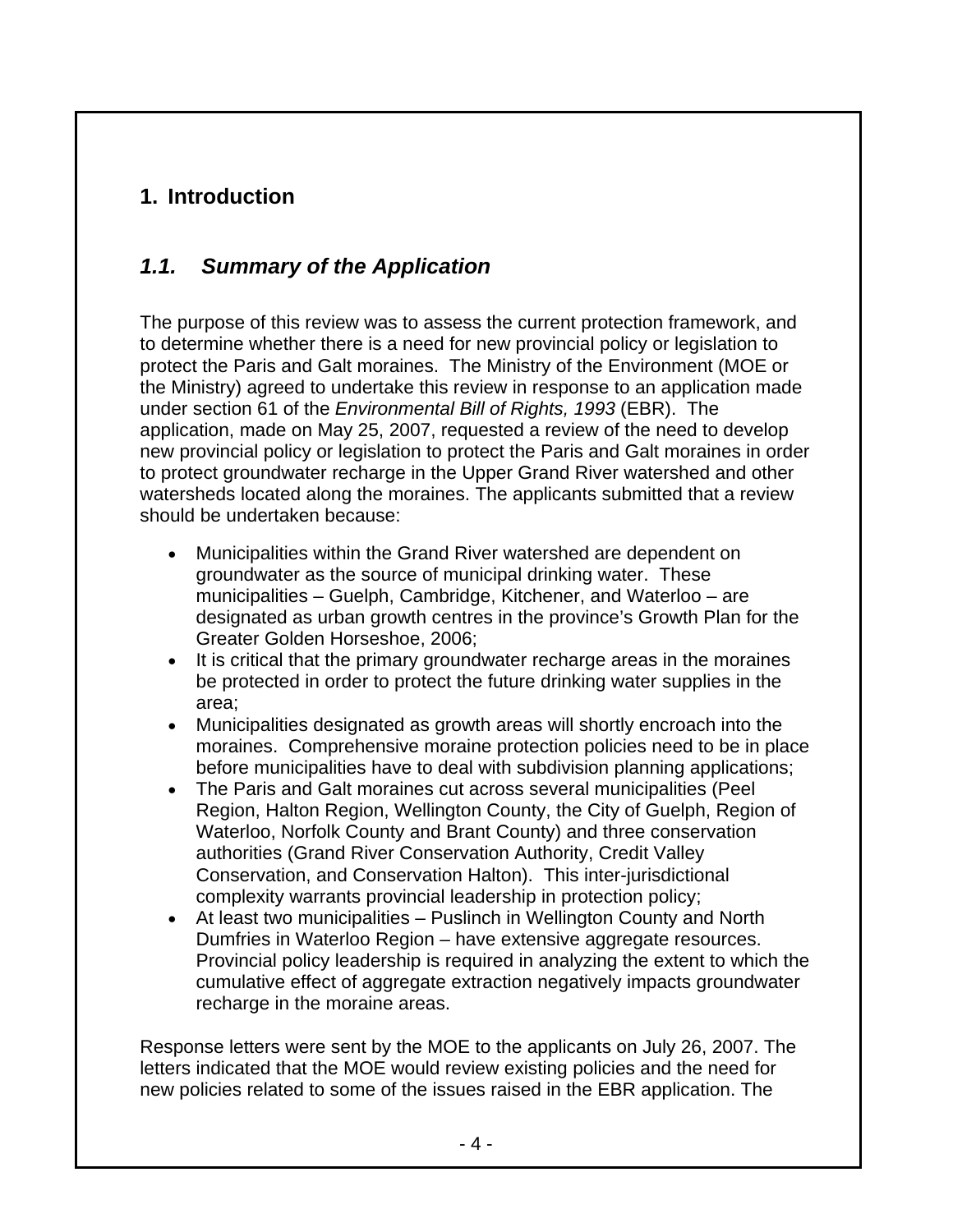*Clean Water Act, 2006* which received Royal Assent on October 19, 2006 would not be reviewed. Research and information, however gathered in developing plans under the *Clean Water Act, 2006* informed the review. The response letters also indicated that the Provincial Policy Statement (PPS, 2005), which came into effect on March 1, 2005 and the Greenbelt Plan which was established under the *Greenbelt Act, 2005* would not be reviewed.

# *1.2. Objectives of the Review*

The objective of this review was to assess the current protection framework, and to determine whether there is a need for new provincial policy to protect the Paris and Galt moraines, in particular to protect groundwater recharge in the Grand River watershed and other watersheds located along the moraines from the impacts of urban development and from the cumulative impact of aggregate extraction on moraine groundwater recharge areas. The review examined the current policy system for potential gaps and made recommendations for future action.

# *1.3. Approach to the Review and Scope*

There were two primary aspects to the review: (1) a review of current technical information and knowledge concerning the hydrogeology of the Paris and Galt moraines and identification of gaps in understanding, and (2) a review of existing policies and an analysis of potential gaps related to protecting the moraines. Technical understanding of the Paris and Galt moraines is important in order to identify the key features and functions of the moraines that warrant protection, determine if there are significant information gaps and to assist in the analysis to determine if the policies in place are appropriate.

To carry out the review, the MOE established a review team and an inter-ministry committee, comprising of the Ministries of Municipal Affairs and Housing (MMAH), Natural Resources (MNR), Agriculture, Food and Rural Affairs (MAFRA), Northern Development and Mines (MNDM), Energy and Infrastructure (MEI), and Transportation (MTO).

Consistent with the applicant's request, the MOE set the scope of the review to include an examination of moraines, groundwater protection and aggregate extraction policies applicable to the geographic area of the Paris and Galt moraines. Although a wide range of policies were reviewed, the scope did not include recommending changes to policies that were not within the MOE's mandate (e.g. the PPS, 2005 the Greenbelt Plan, the Growth Plan for the Greater Golden Horseshoe). The scope of the review also did not include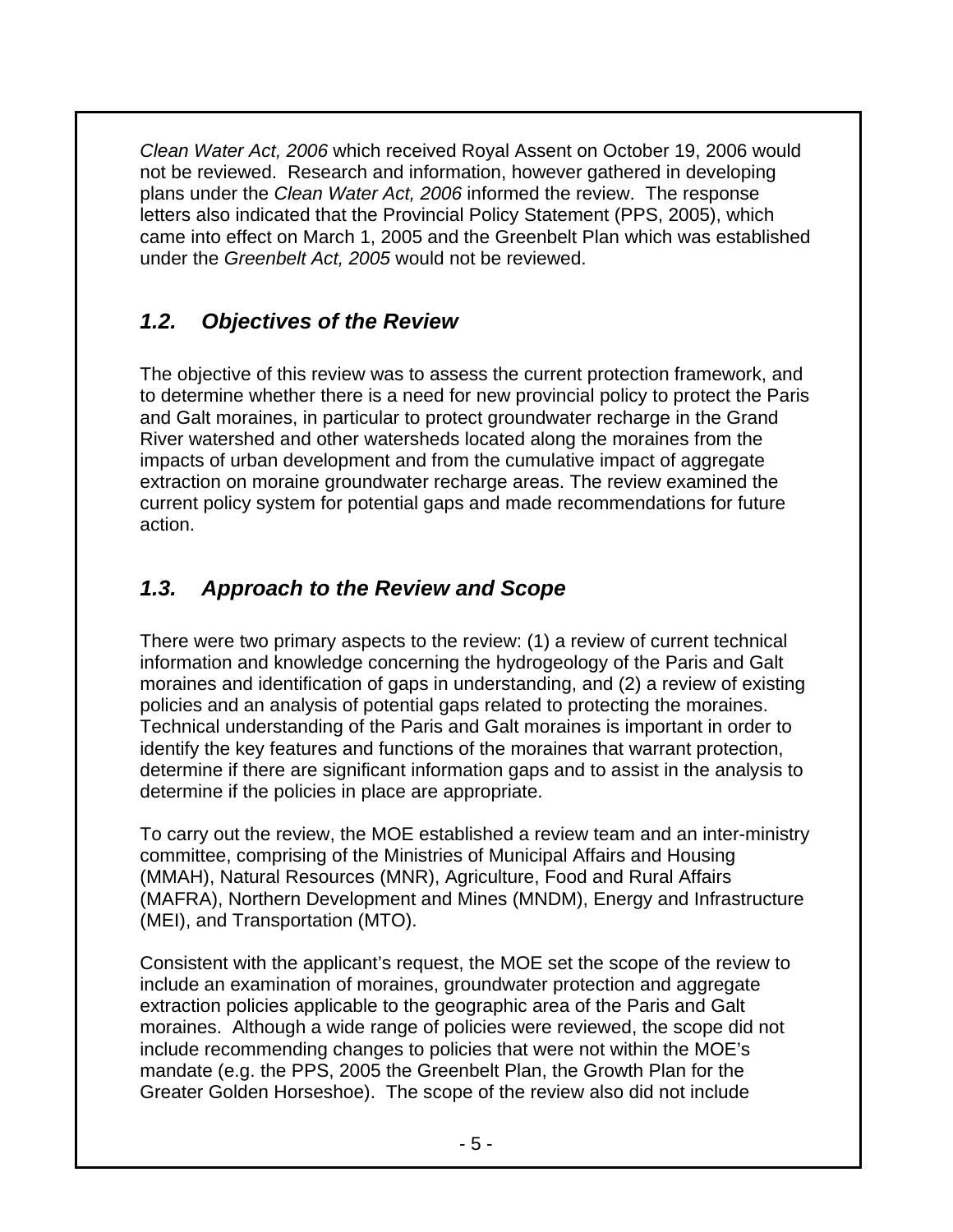revisiting decisions related to pieces of provincial legislation where decisions had been made within the last five years consistent with the Environmental Bill of Rights (e.g. *Ontario Water Resources Act* including the Permit to Take Water program, *Clean Water Act, 2006*, *Nutrient Management Act, 2002*, *Environmental Assessment Act*). An examination of the implementation of provincial policies informed the review.

The MOE review team examined both provincial and municipal policies, and had discussions with municipal, conservation authority and provincial staff in the analysis of provincial and municipal policies and practices.

In the provincial policy analysis, the review included examination of protection of the functions of the moraines (groundwater recharge, discharge, storage). Policies were examined for: definitions; protection of hydrologic function for drinking water purposes and for ecological purposes; requirements for mapping of recharge, discharge and storage functions; presence of technical guidance for identification and/or delineation of functions; and roles and responsibilities. The review did not include a detailed evaluation of municipal implementation of provincial policy direction.

In addition, a jurisdictional scan was completed and a summary is attached in Appendix 1.

## **2. Moraines**

The term 'moraine' and the need to protect 'moraines' have gained prominence in Ontario since the Oak Ridges Moraine Conservation Plan was implemented in 2001.

Glaciers carry and deposit a variety of geologic debris that is eroded from the landscape that glaciers move over. Some of these glacial deposits are called moraines. The various glacial advances and retreats in Southern Ontario from different ice lobes have resulted in a series of moraine deposits throughout the region. The structure and composition of moraines are a function of their depositional environment and the underlying geological material that the glacier moves over. Moraines can therefore vary considerably in size, shape and geologic composition, as well as aerial extent, height and thickness.

End moraines (or terminal moraines) are ridges of glacial sediment that accumulate along and at the margins of glaciers. More specifically, kame moraines are end moraines that contain numerous hummocky mounds of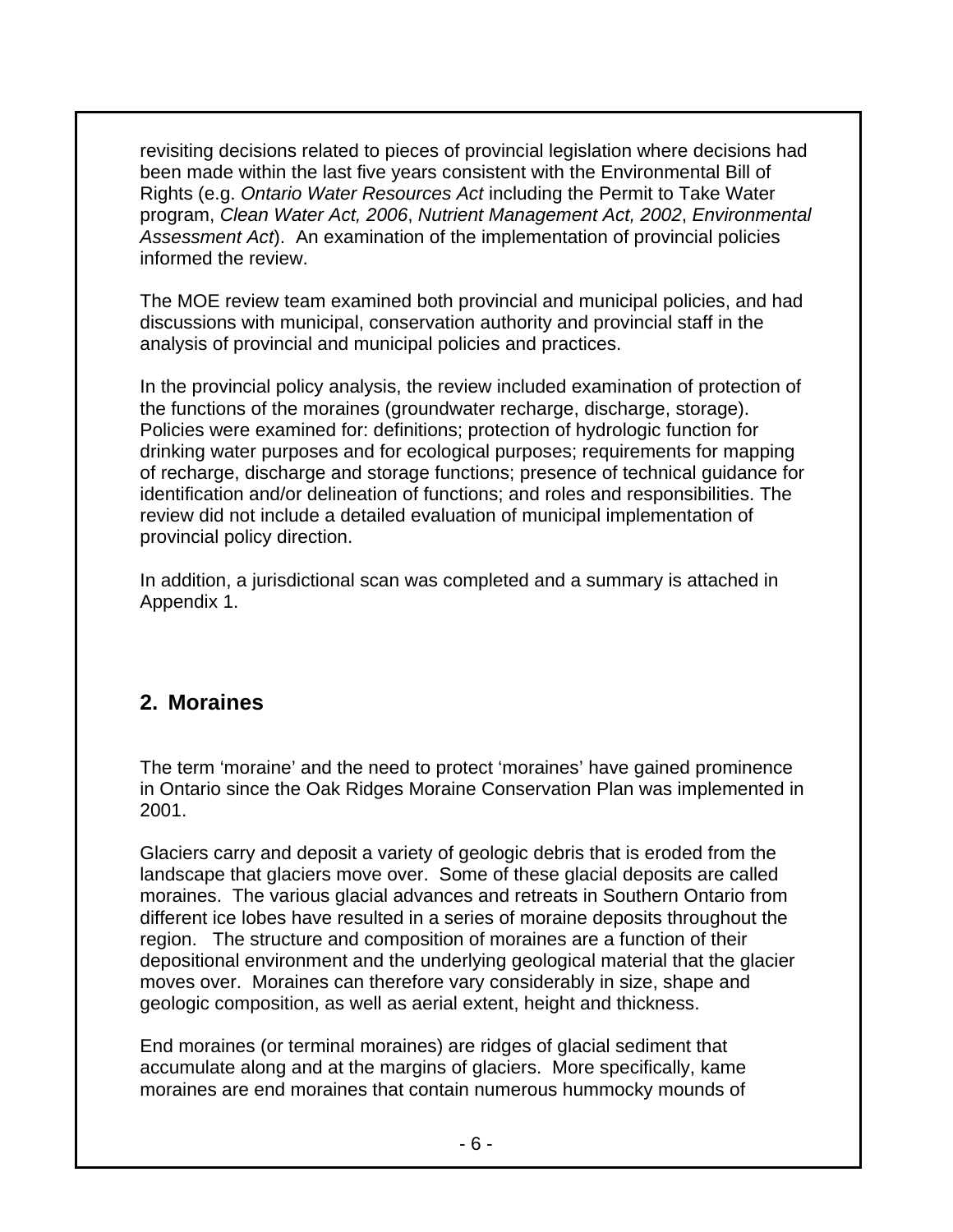irregularly bedded sand and gravel with subordinated till, deposited in patches from meltwater flowing in contact with a moving or decaying glacier. Both the Paris and Galt moraines are characterised as end moraines which were formed from the action of the Ontario ice lobe, which was estimated to be about 5,000 metres thick. Much of the material left by the ice lobe in this area was deposited in the shape of oval hills called drumlins.

Interlobate moraines are formed as a result of large ice sheets advancing irregularly so that their margins are 'lobate', the retreating margins of ice deposit thermal moraines of boulders, clay and sand leaving the original interlobate shape of the glaciers, hence the term 'interlobate moraine'. Both the Waterloo moraine and the Oak Ridges Moraine are characterised as interlobate moraines.

Hummocky moraines are areas of knob and kettle topography that may have been formed either along an active ice sheet or around a mass of stagnant ice. Knob and kettle topography is an undulating landscape in which a disordered assemblage of knolls, mounds, or ridges of glacial debris is interspersed with irregular depressions and pits (kettle) that are commonly undrained and may contain swamps or ponds.

Moraines are often cited for their significance in providing many functions to the environment. Each moraine will provide its own specific functions depending on its size, structure and location. There are a number of functions that are often associated with larger moraines in Southern Ontario and other parts of the Great Lakes Basin. As a result of these functions, moraines provide groundwater recharge, discharge and storage functions, which result in water quality and quantity related benefits, such as:

- Maintenance/improved quantity and quality of drinking water and water for other water users;
- Provision and protection of habitat;
- Filtration of water (runoff/rainfall);
- Maintenance of stream flows and wetlands and resiliency during seasonal and longer terms droughts;
- Decrease of storm flows and downstream flooding; and
- Adaptation to impacts of climate change.

### *2.1. Context*

While much of the Paris and Galt moraines are not subject to development pressures, Guelph and Cambridge are identified as urban grown centres in the Growth Plan for the Greater Golden Horseshoe. Urban growth centres will be planned to achieve, by 2031, residents and jobs gross density targets. In Guelph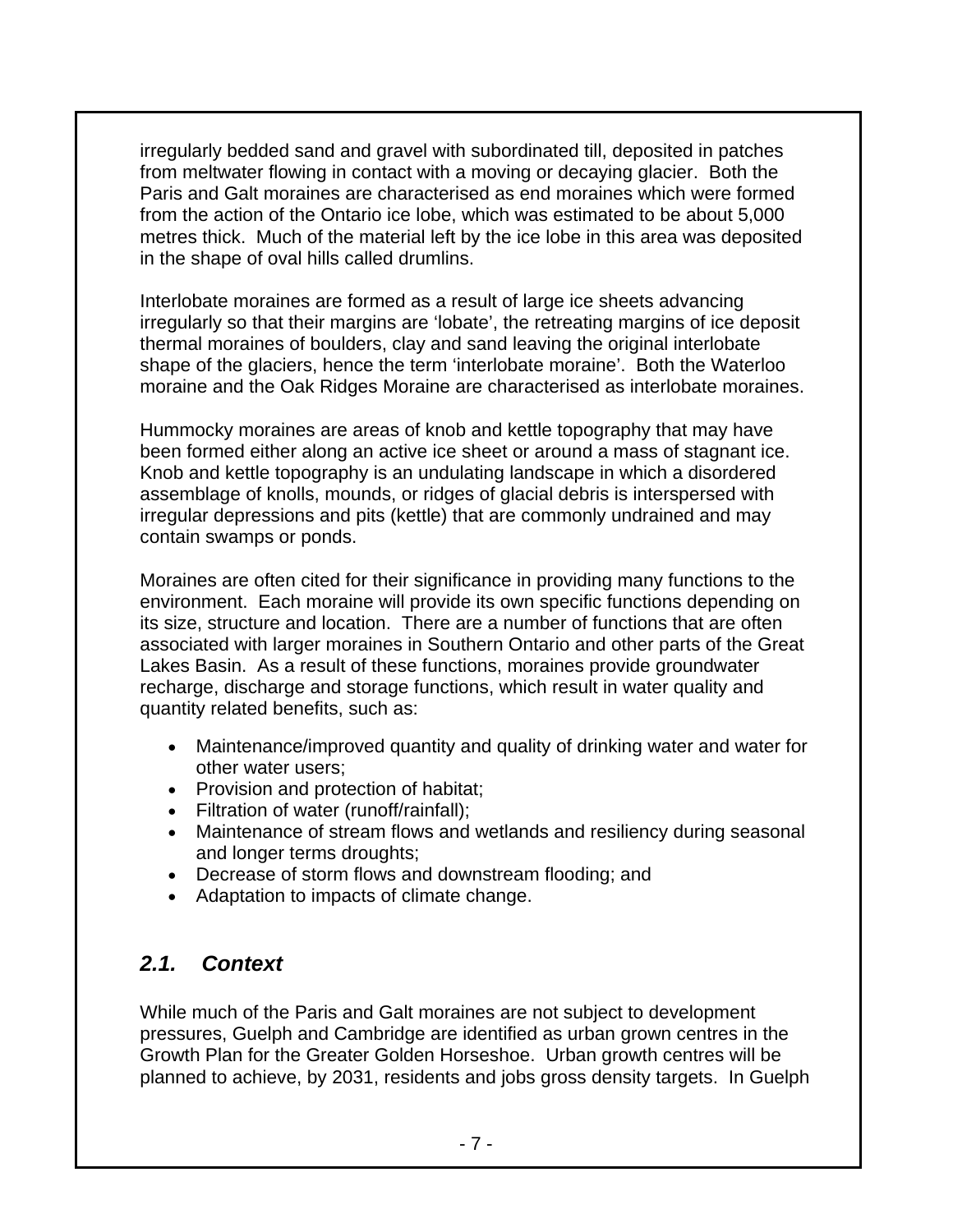and Cambridge, this growth will be primarily outside of the moraines.

The City of Guelph Water Supply Master Plan indicates a need for additional groundwater and/or surface water supplies (2017-2025). Cambridge is examining the opportunity for bedrock wells to meet long term demands and provide resiliency to the existing bedrock supplies. Studies under the *Clean Water Act, 2006* for Guelph and Cambridge well fields are underway, and results are expected in 2010.

# *2.2. Paris and Galt Moraines – Description and Function*

The Paris and Galt moraines extend from north to south west from Caledon to Norfolk County, a distance of about 560 kilometres (Figure 1). Generally, a snake like formation of mixed tills, the moraines are at their widest (about 10 kilometres) near Aberfoyle. Much of the surficial expression of the moraines is discontinuous throughout Brant County. The Paris and Galt moraines are significantly lower in relief than the Waterloo moraine and the overburden thickness can be as high as 30-40m in the Guelph and Cambridge area.

The hummocky nature combined with a relatively permeable surficial geology give rise to high levels of recharge into the Paris and Galt moraines, known to support various coldwater streams and wetlands. Early observations indicate the presence of locally important aquifers along the southern portions of the moraines. Study by the Ontario Geologic Survey (OGS) also indicates the potential for significant aquifers beneath the moraines and above the bedrock between Cambridge and Paris as well as significant bedrock aquifers between Guelph and Cambridge.

Detailed hydrogeology is available only where development (urban, rural residential, major groundwater takings, aggregate extraction) has occurred or is planning to occur. Significant aggregate operations occur in Puslinch Township in the outwash materials between the Paris and Galt moraines.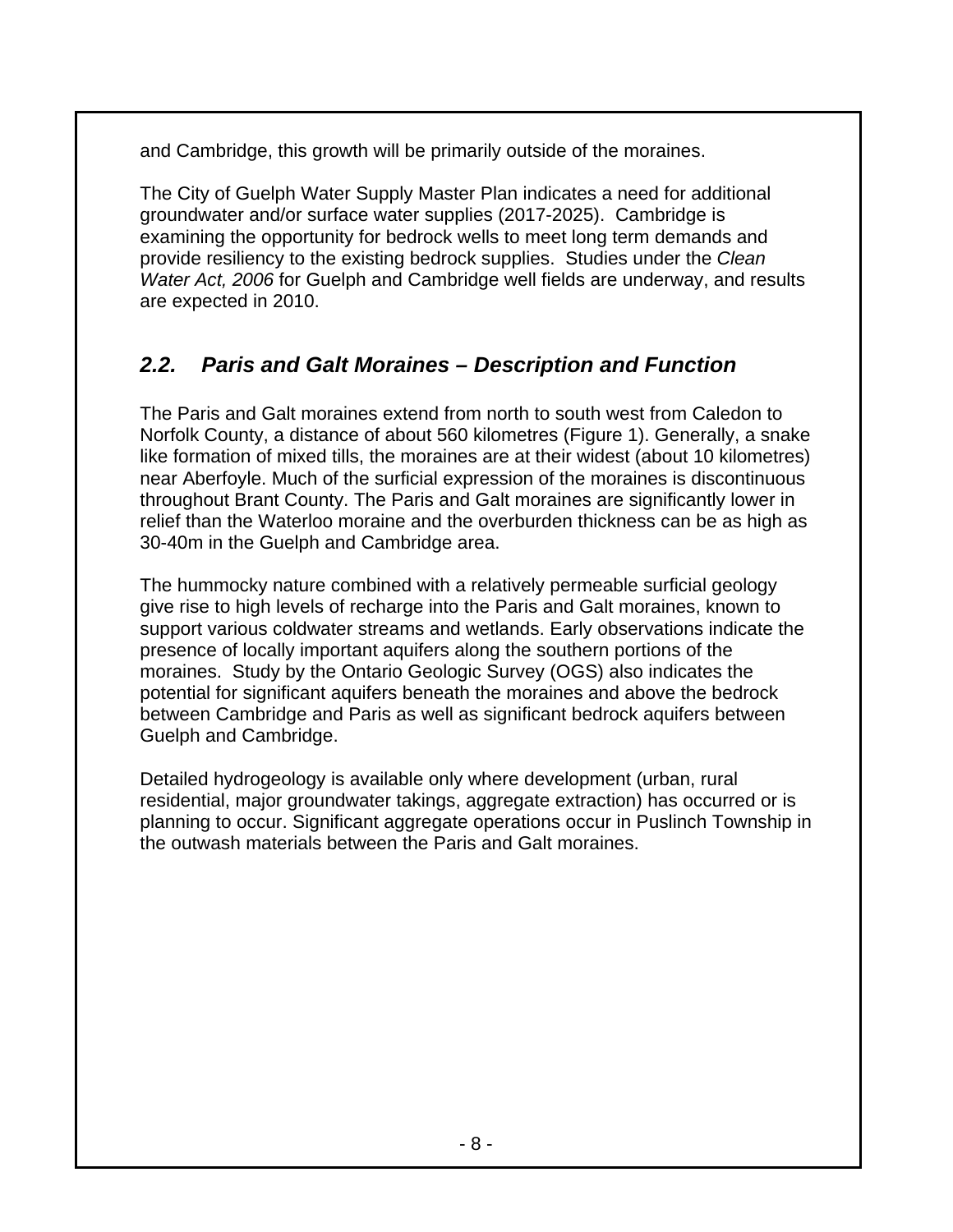

### Figure 1: Map of Paris and Galt Moraines

*This map is not the official boundary map of the moraines and was used for discussion purposes in this review. For details on the boundary of the moraines, please refer to Appendix 2.*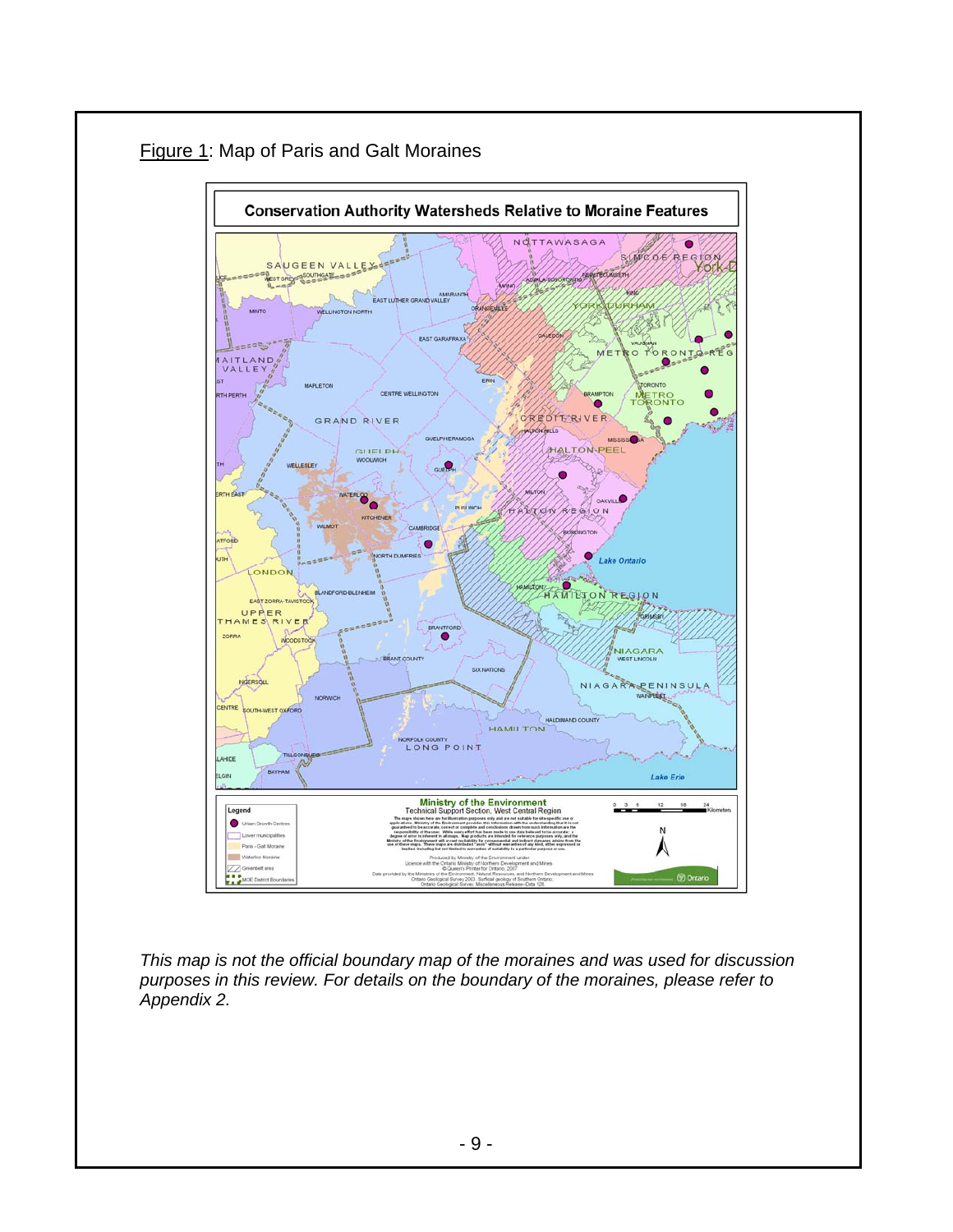### *2.3. Summary of the State of Knowledge of the Paris and Galt Moraines*

To initiate the review, the current state of knowledge and existing data on the Paris and Galt moraines were examined. For the purposes of the review, data is defined as the parameters input into models for decision making. Knowledge is defined as a broader understanding of recharge and discharge quantities, groundwater flow/velocity and contaminant transport. (For the detailed study, please refer to Appendix 2.)

#### Moraine Boundaries

It is not considered necessary to determine the boundaries of the Paris and Galt moraines from a groundwater protection point of view as any functionally significant features should be known or determined independent of the moraine boundaries when appropriate studies are carried out.

#### Recharge and Storage

Recharge and storage have only been quantified to a limited extent in areas where more detailed subwatershed studies or Tier 2 water budget studies under the *Clean Water Act, 2006* have been carried out. The amount of recharge which makes its way to the underlying bedrock aquifer(s) has not been quantified to any great extent. Recharge should be refined in areas where land use change is expected particularly where it may relate to local groundwater discharge.

#### Water Supply

A basic understanding of private water supply as it relates to potential aquifers is known. An understanding of potential impacts on municipal water supplies is being undertaken through Tier 3 water budget assessments (under the *Clean Water Act, 2006*) and results are expected in 2010. More significant aquifers may be revealed by Ontario Geologic Survey work currently underway. More widespread monitoring of groundwater levels and baseflow in areas of proposed long term development is necessary.

Monitoring in selected areas of intense gravel extraction does not indicate significant water level impacts.

#### Maintenance of Ecological Features and Discharge

A general understanding of the groundwater function related to the streams and wetlands exists, and this understanding is enhanced where subwatershed studies have been completed. The Tier 3 water budget studies examine capture zones and recharge areas which supply water for municipal water supplies. The extent to which recharge areas necessary to maintain water-related ecological functions will coincide with recharge areas identified in the studies will be better known once these studies are finalized and source protection plans are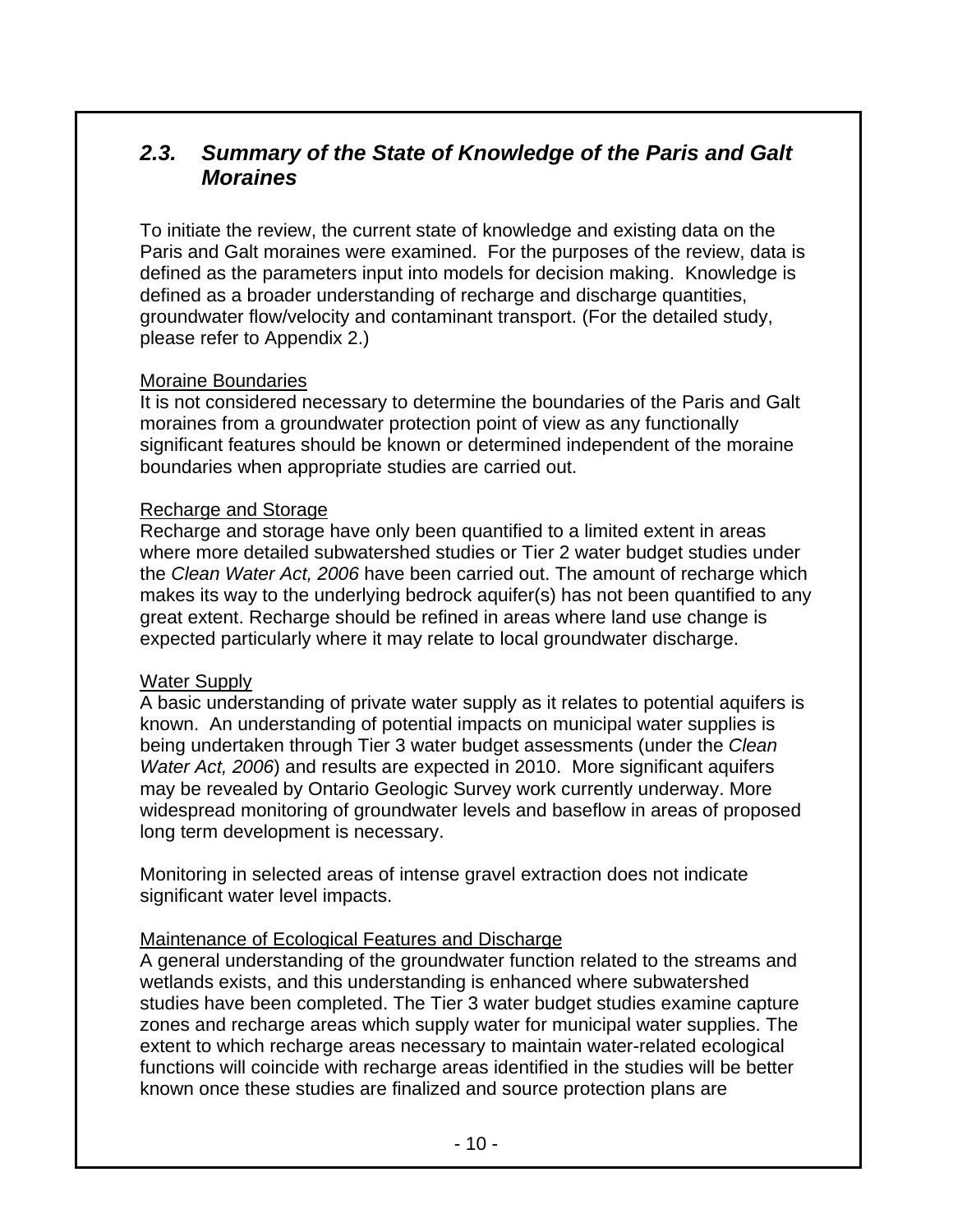#### implemented.

#### Water Quality

Limited water quality data shows elevated nitrate and sodium levels in localized areas. These are attributed to agriculture, septic systems and road salting. In the absence of any major land use changes or water resource demand along the rest of the Paris and Galt moraines the need for additional water quality monitoring may be limited but can be useful in characterizing the groundwater flow systems.

### **3. How the Moraines are Protected**

## *3.1. Provincial Legislation and Policy*

The existing provincial policy framework provides for the protection of water resources, including groundwater recharge, discharge and storage functions. A summary of these policies follows.

### *3.1.1. Ontario Water Resources Act, 1990*

The purpose of the *Ontario Water Resources Act* (OWRA) is to provide for the conservation, protection and management of Ontario's waters and for their efficient and sustainable use, in order to promote Ontario's long-term environmental, social and economic well-being. There are many tools under the Act which aim to achieve its purpose. For example, water takings over 50,000 litres per day are managed through the Permit to Take Water Program. The construction of wells, including the licensing of well contractors and technicians, is regulated under Ontario Regulation 903 of the *Ontario Water Resources Act*. Certificates of Approval are issued under the Act to persons who are establishing, altering, extending or replacing a new or existing sewage works. In addition to effluent criteria, the approvals contain requirements for the design and build of the works as well as terms and conditions for their operation, maintenance and monitoring. The approvals can also impose other terms and conditions that the owner must meet. Although the Act contains requirements for the protection of water quality and quantity, the OWRA does not specifically refer to the protection of moraine functions (recharge, discharge, storage) as set out in this review.

#### *3.1.2. Environmental Protection Act, 1990*

The general purpose of the *Environmental Protection Act* is to provide for the protection and conservation of the natural environment. More specifically, the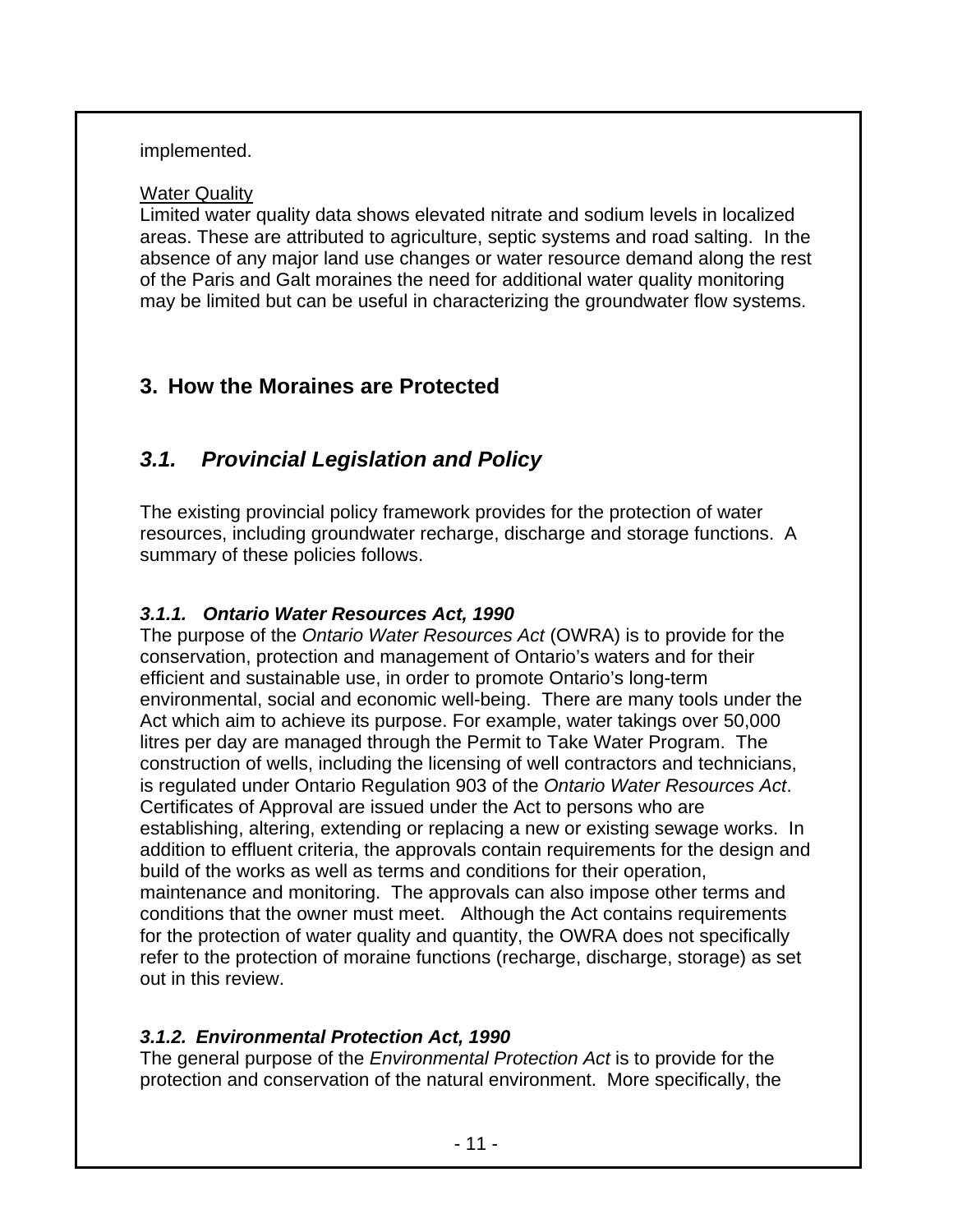EPA protects Ontario's water resources from pollution. Under the Act, Directors can issue orders against persons responsible for the discharge of contaminants to the natural environment (including water) beyond levels prescribed in regulations. The authorities provided for under the Act are broad and therefore the Act does not specifically refer to the protection of moraine functions (recharge, discharge, storage) as set out in this review.

### *3.1.3. Clean Water Act, 2006*

The *Clean Water Act* (CWA), *2006* came into effect on July 3, 2007. The purpose of the Act is to protect existing and future sources of drinking water. On November 4, 2008, a General Regulation (O. Reg. 287/07) was made under the CWA amalgamating several regulations and requirements of the Act. Under the Act, communities are required to assess drinking water sources for municipal residential drinking water systems and any other systems included in the planning process, identify sources of contamination or water shortages (called drinking water threats), and create and implement a source protection plan to protect both the quality and quantity of these drinking water sources. To date, assessments completed under the CWA (e.g. water quantity Tier 2 assessments) have identified the cities of Cambridge and Guelph as having moderate to significant stress for future water supplies. As such, these areas are subject to more detailed Tier 3 studies, which are currently underway. Results are expected in 2010.

The legislation requires the identification of wellhead protection areas, highly vulnerable aquifers, significant groundwater recharge areas, and surface water intake protection zones for municipal residential systems and other systems. Technical rules made under the Act have established the methods to delineate these protection areas. More specifically, through the preparation of assessment reports, there is a requirement that significant groundwater recharge areas be delineated and mapped. These areas must have a hydrological connection to a surface water body or aquifer that is a source of drinking water for a drinking water system. Therefore, significant groundwater recharge areas connected to a municipal residential drinking water source on the Paris and Galt moraines will be delineated and mapped to meet the requirements of the CWA.

Roles and responsibilities of municipalities and conservation authorities for implementation are clearly defined through the work of the source water protection committees as established by the Act and the regulation. Source protection committees are to determine appropriate policies for the protection against threats in wellhead protection areas, highly vulnerable aquifers, significant groundwater recharge areas and surface water intake protection zones within their source protection areas/regions. Municipalities have a strong role in developing and implementing source protection plans in all areas under municipal jurisdiction. With one-third representation on the source protection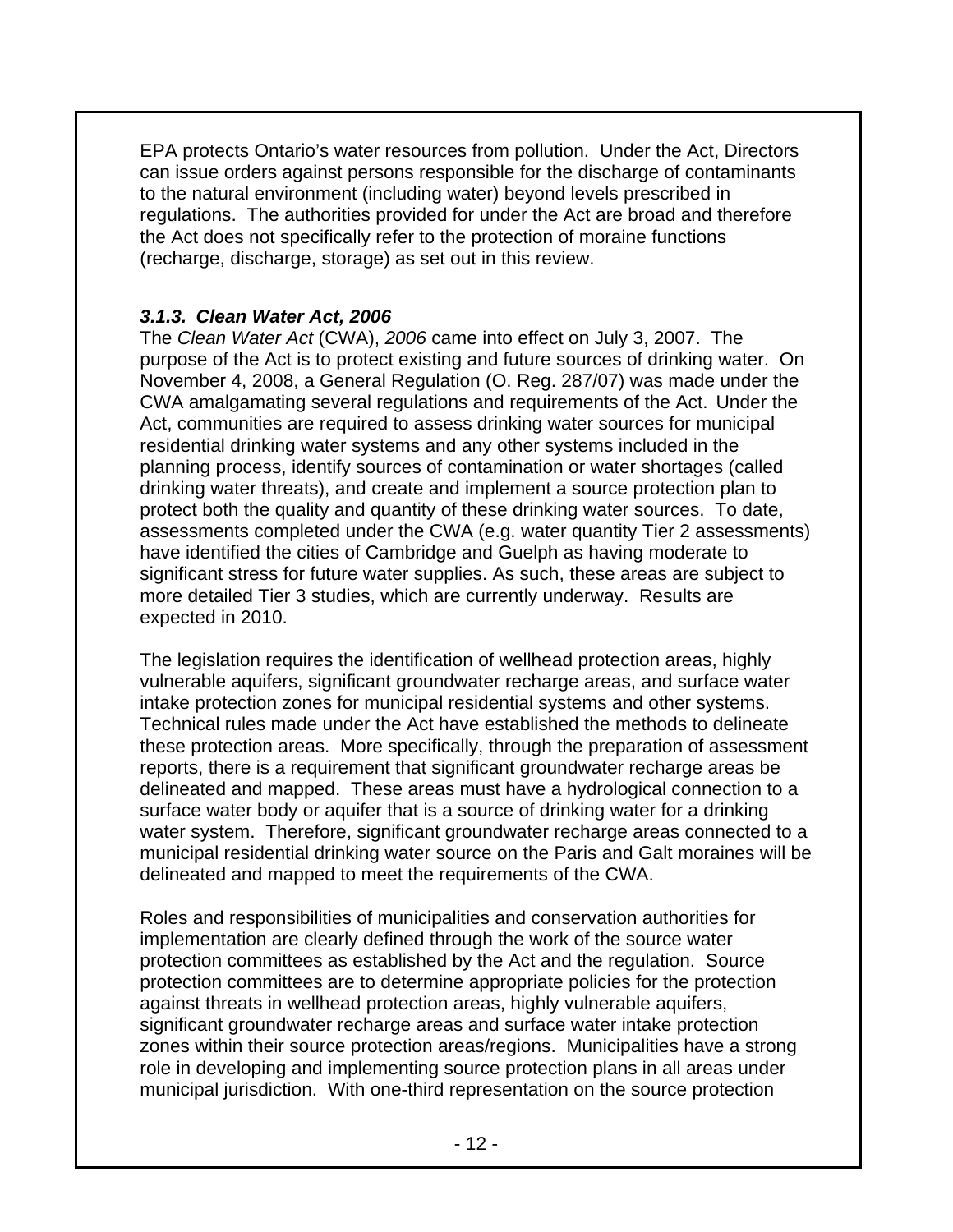committees, municipalities across a given source protection area/region will work with other members of the committee to identify, assess and address threats to drinking water within their municipal wellhead and intake protection areas. The Act does not give conservation authorities new regulatory or enforcement powers. However, conservation authorities will provide source protection committees with local facilitation, coordination and technical support during the assessment and planning process.

### *3.1.4. Environmental Assessment Act, 1990*

The *Environmental Assessment Act* (EAA) provides for the protection, conservation and management of the environment in Ontario by establishing a responsible and accountable process of decision making. The EAA provides a legislative basis for the preparation, submission and review of various types of environmental assessment (EA) documents.

The EAA requires that individual EAs and Class EA parent documents be prepared in accordance with a Terms of Reference which has been approved by the MOE. Once approved, the Terms of Reference provides a framework for preparing the EA or Class EA. Proponents are encouraged, through presubmission consultation and through the development and review of the Terms of Reference, to incorporate ecosystem principles in their decision making for all types of EAs.

The EA Act requires the Terms of Reference to define the study area and outline a brief description of the environment that may be affected or reasonably expected to be affected, directly or indirectly, by the alternatives and the undertaking. The proponent is to conduct studies/research to provide a final description of the environment within the study area, building upon the description given in the approved Terms of Reference. Generally, each environment is broken down into its component parts, though some overlap between the different environments is possible. For example, in a description of the natural environment, at minimum, geology, hydrogeology and biology will be described. The EA Act requires proponents to outline how the project will attempt to prevent, avoid or minimize adverse environmental effects through the application of impact management measures.

A proponent may apply to the Minister for approval of a Class Environmental Assessment (Class EA) with respect to a class of undertakings, known as a Class EA document. The approved Class EA document establishes a streamlined planning process for proponents to follow in order to fulfill the requirements of the EA Act approval of a project within the class of undertakings. The Class EA approach allows for evaluation of the environmental effects of alternatives to an undertaking and alternative methods of carrying out a project, and expedites the environmental assessment of smaller recurring projects (e.g.,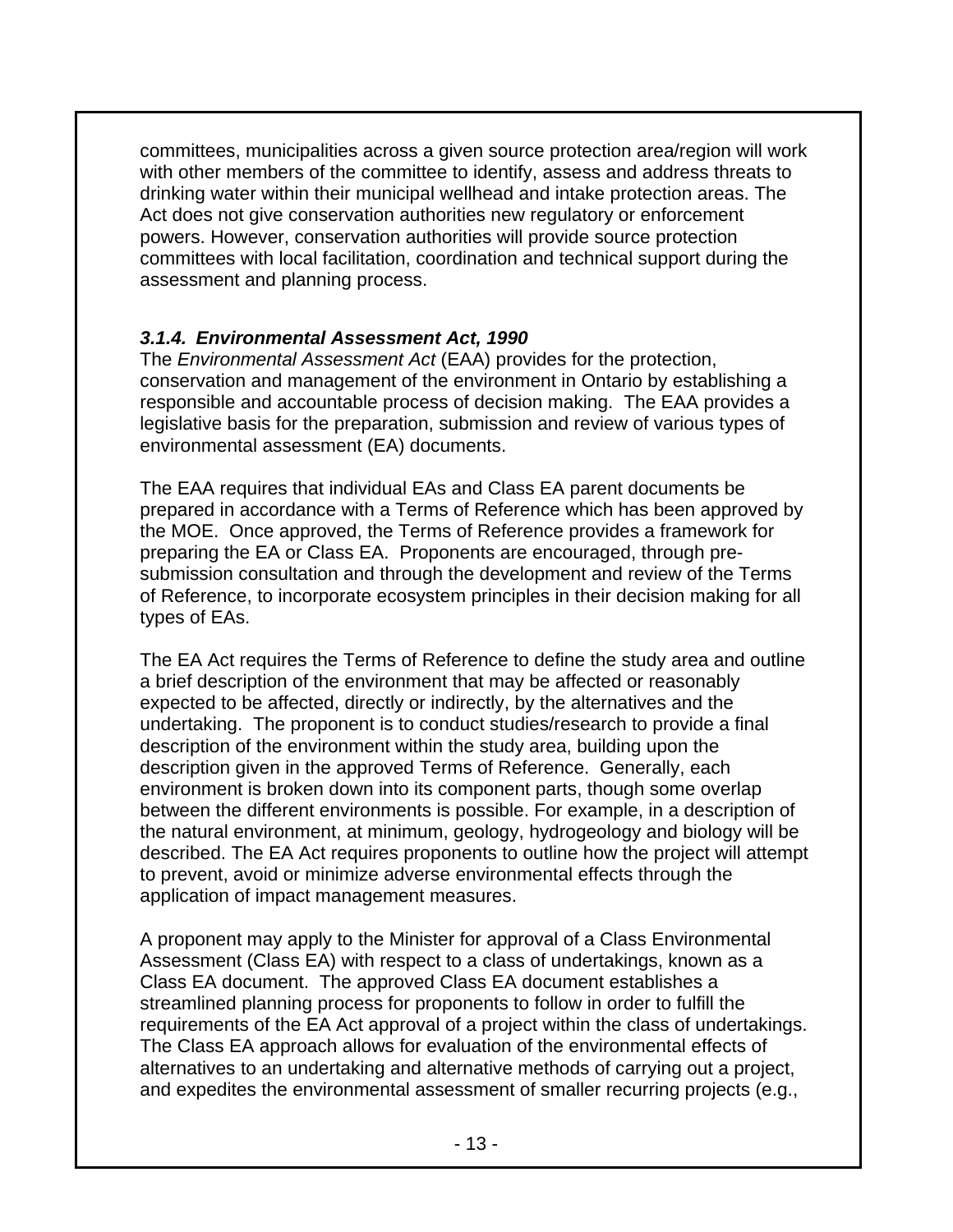road widening/upgrading). There are currently 10 approved Class EAs in Ontario covering a range of projects and activities including: municipal infrastructure, transit, provincial highways, forest management, activities in provincial parks, disposition of Crown resources, nuisance species control, fish stocking, shoreline and stream bank stabilization, access roads, hydro transmission lines, modifications to hydroelectric facilities, as well as flood and erosion control projects. Class EA Parent documents are prepared, including a Terms of Reference, and are formally submitted to the Minister for review and approval following the same basic process as used for Individual EAs. Once the Parent document is approved, some project types included in the particular class of undertakings (Schedule A and A+) have pre-approval under the EAA.

Schedule B projects are subject to the Class EA Environmental Screening Process. This process outlines screening criteria that must be used to evaluate certain projects. Surface and groundwater screening criteria include: (1) negative effects on surface quality, quantities or flow; (2) negative effects on ground water quality, quantity or movement; (3) significant sedimentation, soil erosion or shoreline or riverbank erosion on or off site; and (4) potential negative effects on surface or groundwater from accidental spills or releases to the environment.

The technical review of an EA typically considers policies such as the EA Act, the OWRA, the *Pesticides Act* and any associated regulations, policies, area specific Acts, Plans, guidelines, and provincial policies (i.e. Oak Ridges Moraine Conservation Plan, Niagara Escarpment Plan, etc.). If appropriate, groundwater is considered in the technical review with respect to the protection of quantity (i.e. whether users and/or baseflows will be impacted by withdrawals or physical changes to the aquifer) and whether or not controlled or uncontrolled discharges from the undertaking will have negative impacts on area groundwater quality and adversely affect human health (drinking water, household, recreational use, the ecosystem including aquatic life), and water users (industry, agriculture, etc.). Consideration of surface water and the protection of surface water quality against physical, chemical, temperature and geomorphological changes are also considered when appropriate.

#### *3.1.5. Nutrient Management Act, 2002*

The Nutrient Management Act provides a comprehensive nutrient management framework for Ontario's agricultural industry, municipalities and other generators of materials containing nutrients that are land applied. The objective of nutrient management is to ensure that nutrients (mainly nitrogen, phosphorus and potassium from manure, chemical fertilizers and septic systems) are wisely used for optimum economic benefit, while minimizing impact on the environment. The legislation gives best management practices the force of law. Best management practices include location requirements for nutrient storage and application (e.g. setbacks from water courses), application rates, requirements for Nutrient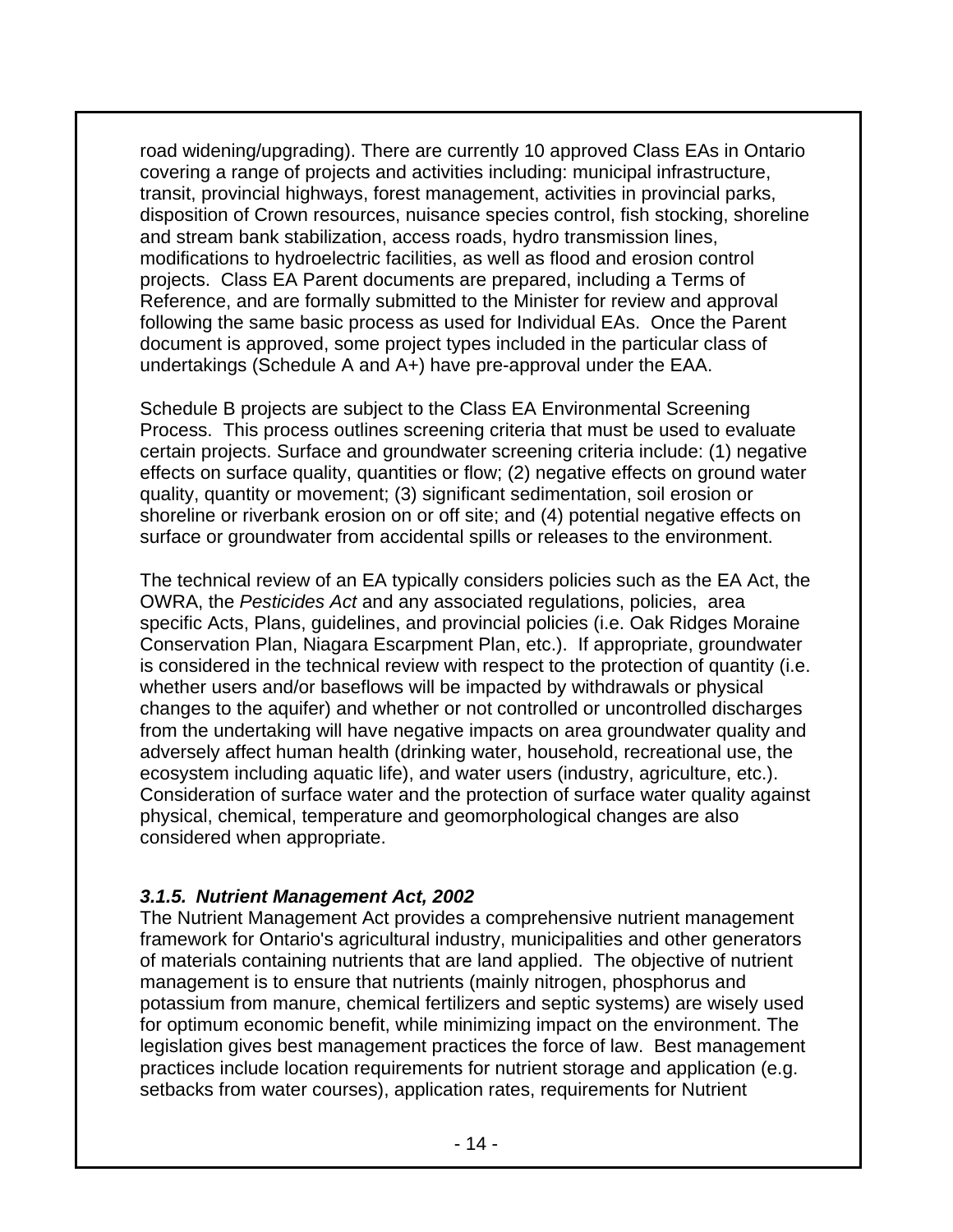Management Plans and Strategies, and mandatory training and certification.

### *3.1.6. Aggregate Resources Act, 1990*

One purpose of the *Aggregate Resources Act* (ARA) is to minimize adverse impacts on the environment in respect of aggregate operations. The ARA enables the Minister of Natural Resources to initiate studies on environmental and social matters related to the licensing and operation of pits and quarries. The ARA requires operators on private land to acquire a licence to extract aggregate. Prior to the licence being issued or refused, the Minister shall have regard to the effect of the operation of the pit or quarry on the environment and any possible effects on ground and surface water resources. The ARA prohibits wayside pits in areas zoned as having particular environmental sensitivity.

Under the ARA, the Ministry of Natural Resources has established provincial standards which include:

- For new and amended licences/permits proposing to extract near or within the water table, a requirement for a hydrogeological report. Where operations propose to remain 1.5 metres above the water table in the case of a pit or 2 metes in the case of a quarry, a hydrogeological report is not required unless specifically requested by MNR (rare circumstances). The only requirement is a determination of the water table by a qualified person. A qualified person must be a registered professional geoscientist or licensed professional engineer with appropriate training related to hydrogeology.
- If the results of the Level 1 report identify the potential for an adverse effect from the operation, a requirement for a more comprehensive impact assessment (i.e. Hydrogeological Level 2 Report). All Level 2 reports must be circulated to MOE for comment. The Level 2 report assesses the significance of the effect and the feasibility of mitigation.
- A Hydrogeological Level 2 report (an impact assessment) that must: 1. identify impacts on:
	- water wells,
	- springs,
	- groundwater aquifers,
	- surface watercourses and bodies,
	- discharge to surface water,
	- proposed water diversion, storage and drainage facilities on site, and
	- water budget; and
	- 2. provide: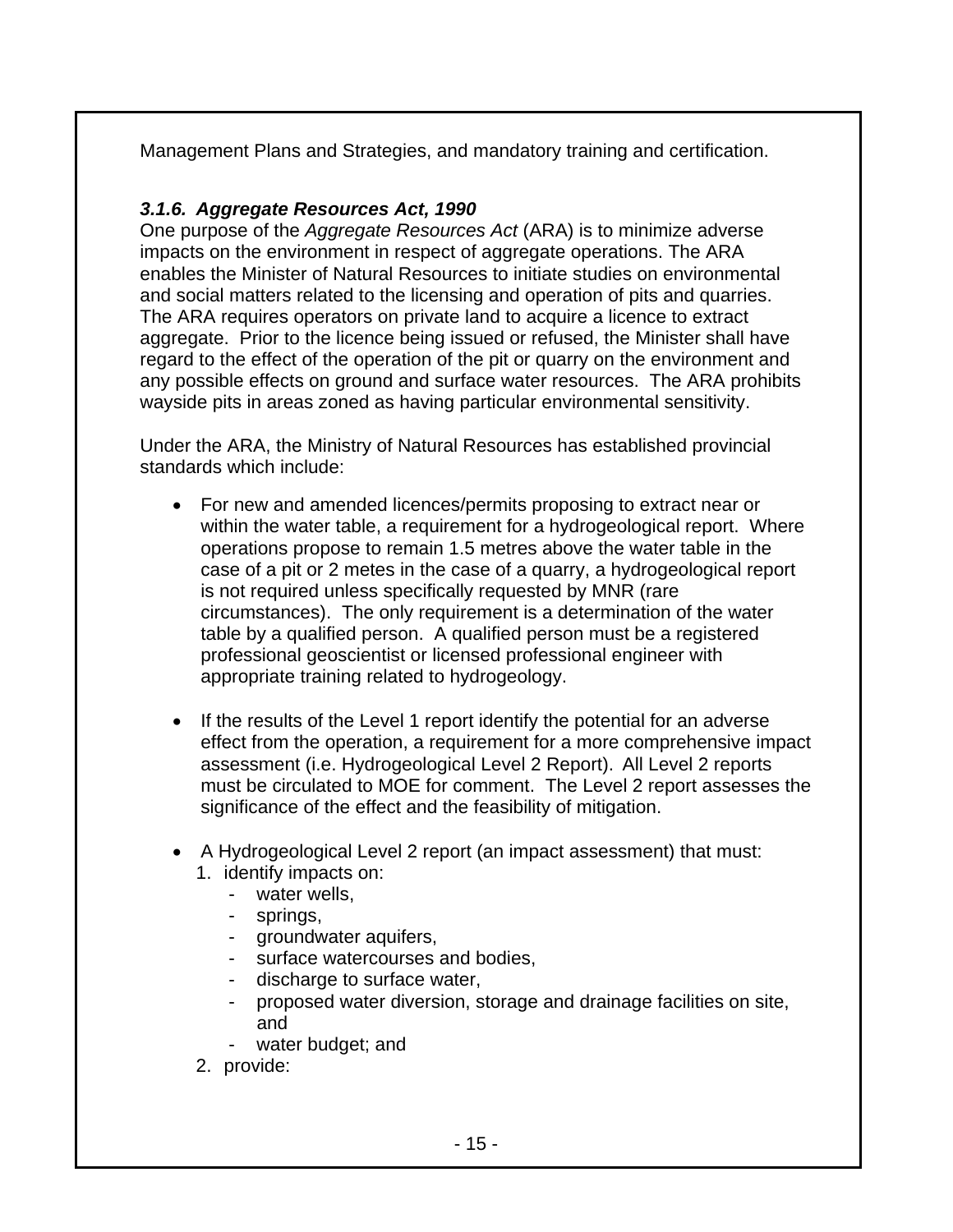- a description of the physical setting including local geology, hydrogeology and surface water systems,
- a description of mitigation measures including trigger mechanisms,
- a description of the methodology
- a contingency plan,
- a monitoring plan,
- an impact assessment, and
- technical support data in the form of tables and figures.

For permits or licences proposing to extract aggregate material from within or near the water table, a hydrogeological report must be prepared by a qualified person (professional geoscientist or licensed as a professional engineer with appropriate training related to hydrogeology).

In reviewing licences and permit applications and site plan amendments to extract below the water table, both MNR and MOE hydrogeologists examine that sufficient field work was conducted, reasonable geological models were used, an appropriate numeric model (if applicable) was used, and that a comprehensive well survey was conducted. Potential impacts if any on water well supplies and nearby surface water features are also reviewed to ensure that adverse impact to supplies and the quality and flow of receiving water bodies are mitigated. The Provincial Standards requires potential effects to be assessed within the zone of influence for extraction below the water table. Although the term "cumulative impact" is not specifically referred to, the effects of multiple aggregate operations are still considered at the local scale. Consideration at the watershed or sub-watershed scale is generally not considered.

Since 2005, the MNR has participated in a process with the Grand River Conservation Authority (GRCA) and the Ontario Stone, Sand and Gravel Association to develop Best Management Guidelines to Assess Cumulative Impacts of Below Water Aggregate Operations within the Grand River Watershed. This draft guideline outlines a process for local scale and subwatershed scale cumulative effects assessments within the Grand River Basin. While the guideline is not mandatory under the *Aggregate Resource Act*, the parties have agreed to follow these guidelines and monitor its implementation. The Ministry of the Environment has provided input and will participate in the implementation. It is anticipated the draft document will be circulated to municipalities for review later in 2009.

### *3.1.7. The Planning Act, 2006 and the Provincial Policy Statement, 2005*

The *Planning Act* is the legislative framework which sets out ground rules for land use planning in the province. The *Planning Act* outlines decision-making responsibilities for municipalities, the Ministry of Municipal Affairs and Housing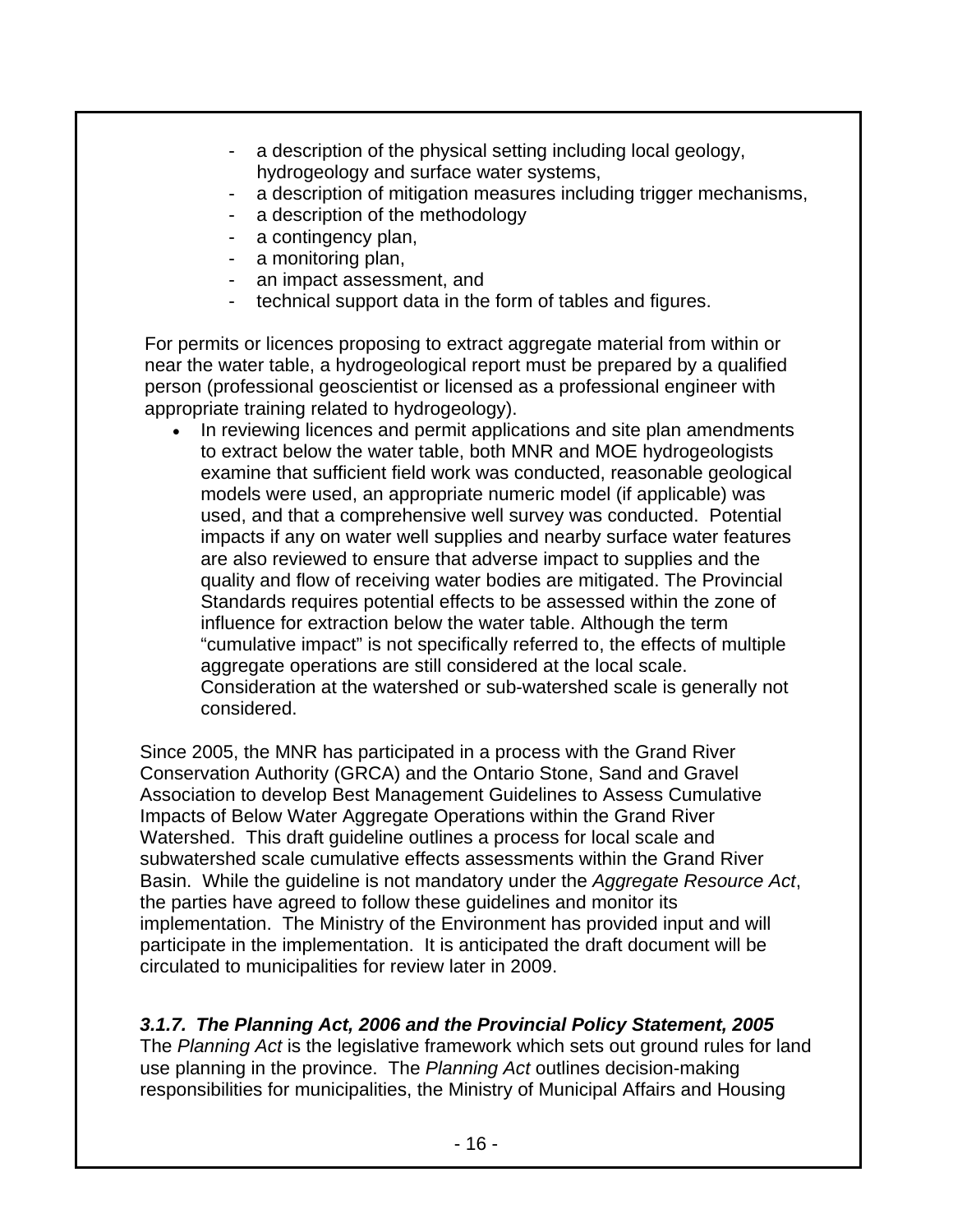and other decision-makers in the land use planning system and provides a legislative basis for municipalities to prepare official plans and zoning by-laws to guide future land use. The Act provides a review framework for development applications involving changes in land use and the subdividing of land.

The *Planning Act* allows the Minister of Municipal Affairs and Housing to issue policy statements on matters related to land use planning that are of provincial interest. The PPS, 2005 provides clear policy direction on matters relating to land use planning and development of provincial interest. The policies of the PPS, 2005 recognize the importance of a clean and healthy environment, while providing appropriate direction for municipalities to meet the range of land use needs of their communities. Municipal official plans are the most important vehicle for implementation of the PPS. All decisions that affect a planning matter must be consistent with the PPS. The *Planning Act* also requires a review of the PPS every 5 years.

The policies of the PPS, 2005 are designed to help maintain and restore the diversity and connectivity of natural features in an area and the ecological function and biodiversity of natural heritage systems recognizing linkages between and among natural heritage features and areas, surface water features and ground water features. The PPS, 2005 includes provisions to protect water resources using the watershed as the ecologically meaningful scale for planning. The water policies require the identification of surface and groundwater features and hydrologic functions necessary for the ecological and hydrological integrity of the watershed. These features include recharge, discharge and storage areas. Vulnerable and sensitive ground and surface water features and their functions shall be protected, improved or restored through restrictions on development and site alteration. The water policies also require protection of municipal drinking water supplies and designated vulnerable areas.

The PPS, 2005 came into effect on March 1, 2005, and decisions on all applications, matters or proceedings affecting planning matters commenced on or after March 1, 2005 shall be consistent with the PPS, 2005. Municipal official plans must also be consistent with the PPS, 2005. Municipalities are required to update their official plans at least every five years after the plan comes into effect to ensure that the official plan (OP) conforms to or does not conflict with provincial plans, has regard to matters of provincial interest, and is consistent with the PPS, 2005.

Policy 4.10 of the PPS, 2005 provides that the province, in consultation with municipalities, other public bodies and stakeholders will identify performance indicators to measure the effectiveness of some or all of its policies, and will monitor the implementation of the policies, including reviewing performance indicators concurrent with any review of the PPS. The Ministry of Municipal Affairs and Housing, in partnership with other provincial ministers, is developing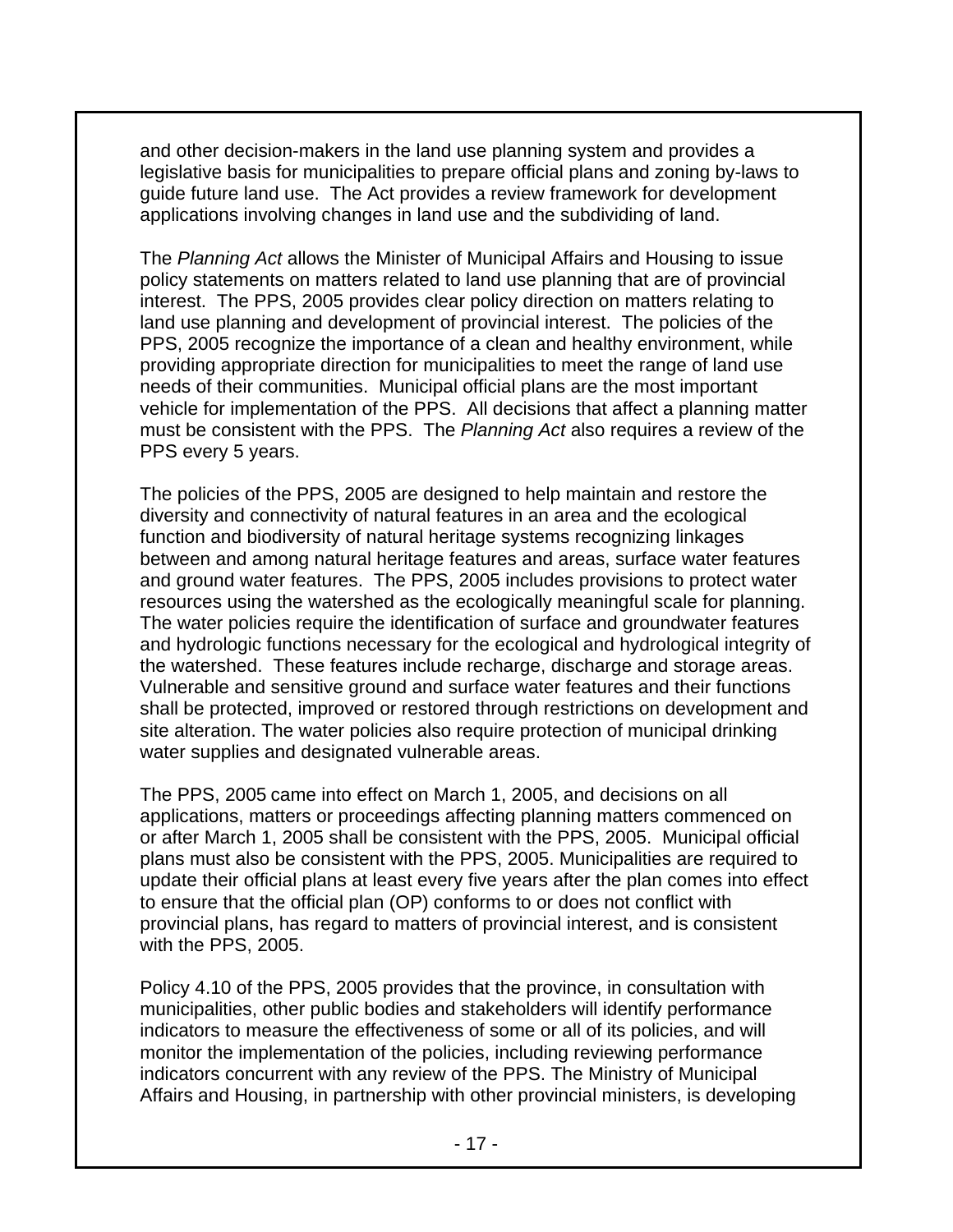performance measures to monitor the effectiveness of the PPS, 2005 and the Greenbelt Plan, (which includes the Oak Ridges Moraine Conservation Plan and the Niagara Escarpment Plan).

### *3.1.8. Greenbelt Act, 2005 and Greenbelt Plan*

The Greenbelt Plan, 2005 derives its authority from the *Greenbelt Act, 2005*  which allows for the establishment of a Greenbelt area and an accompanying Plan for its management.

The Greenbelt provides permanent protection for 1.8 million acres of environmentally sensitive and agricultural lands across the Greater Golden Horseshoe. The Greenbelt Plan includes the areas covered by the Niagara Escarpment Plan, the Oak Ridges Moraine Conservation Plan and the Protected Countryside lands, as designated in the Plan. The Protected Countryside policies of the Greenbelt Plan provide protection for a Natural System made up of a Natural Heritage System and a Water Resources System.

The Greenbelt Plan's Natural System is comprised of a Natural Heritage System and a Water Resource System. The Natural Heritage System includes areas of the Protected Countryside with the highest concentration of the most sensitive and/or significant natural features and functions. The Water Resource System is made up of both ground and surface water features and their associated functions. The policies of the Plan provide protection for key natural heritage and key hydrologic features and functions, as well as the maintenance of connectivity between the features. The Plan identifies key hydrologic features as permanent and intermittent streams, lakes, seepage areas and springs, and wetlands. Development and site alteration are not permitted within key natural heritage features located in the Natural Heritage System and in key hydrological features throughout the Protected Countryside. Key Natural Heritage features located outside of the Natural Heritage System are subject to the policies of the PPS, 2005.

The Water Resources System policies also provide direction for planning authorities to undertake a comprehensive and integrated approach to the protection of water resources, taking into consideration the interrelationships between and among recharge/discharge areas, aquifers, headwaters and surface waters (e.g. lakes, rivers, streams). Municipalities are also directed to protect vulnerable surface and groundwater water areas in accordance with provincial direction for drinking water source protection. The Plan requires municipalities to work with conservation authorities to complete watershed plans to guide planning and development decisions.

Portions of Peel Region, Halton Region, Wellington County, the city of Guelph and a small portion of Waterloo Region (approximately one third of the Paris and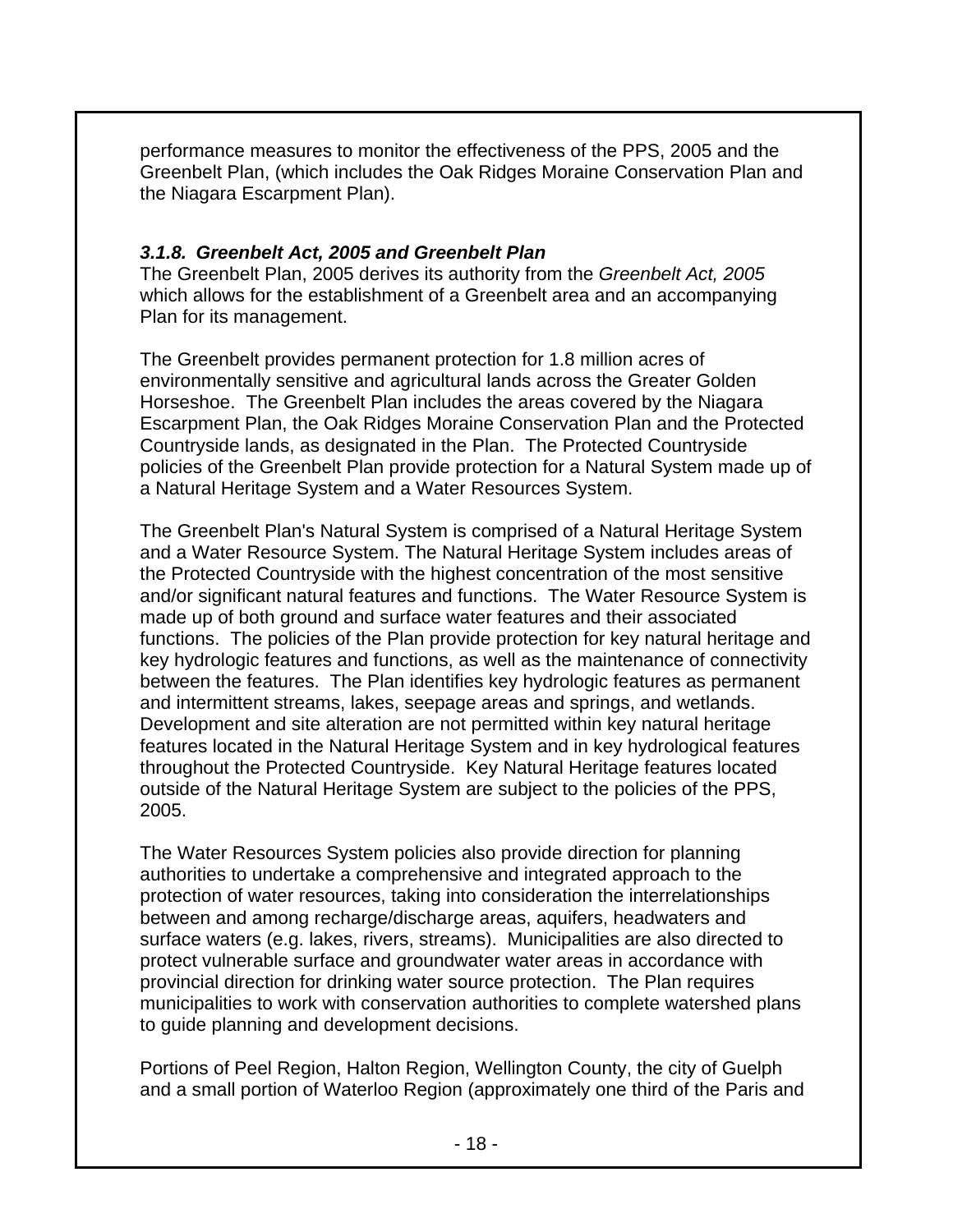Galt moraines) are covered by the Greenbelt Plan. Refer to Figure 1 for the location of the Paris and Galt moraines in relation to the Greenbelt area.

### *3.1.9. Places to Grow Act, 2005 and Growth Plan for the Greater Golden Horseshoe, 2006*

The Growth Plan for the Greater Golden Horseshoe has been prepared under the *Places to Grow Act*, 2005 to assist the province in implementing its vision for building stronger, prosperous communities by better managing growth in the region to 2031.

The Growth Plan is intended to build on the PPS and the Greenbelt Plan by directing growth to existing urban areas and by promoting compact development and redevelopment, thereby reducing pressures on natural systems. The protection provided for natural systems under the Greenbelt Plan continues to apply to those lands within the Greater Golden Horseshoe area. The Growth Plan defers to the PPS definition of what comprises a natural system. The Plan calls for provincial ministries, in consultation with municipalities, to identify natural systems in the Greater Golden Horseshoe and develop additional protection policies where appropriate. Planning authorities are encouraged to identify natural heritage features in relation to these natural systems. They are also encouraged to prepare watershed plans and use such plans to guide decisions concerning development of water and wastewater servicing.

## *3.2. Local Scale Implementation*

Municipalities and conservation authorities have a key role in implementing Ontario's policy-led planning system at a local scale.

Municipalities make local planning decisions, prepare planning documents (e.g. official plans, zoning by-laws), and ensure that planning decisions and documents are consistent with the PPS, 2005 and conform to or do not conflict with provincial plans.

An official plan (OP) describes a municipal council's (upper, lower or single–tier) policies related to land use in a community. The municipal official plan is one of the most important vehicles for implementation of the PPS, 2005, the Growth Plan for the Greater Golden Horseshoe, and the Greenbelt Plan. The policy-led framework recognizes the diversity and uniqueness of communities across Ontario. Building upon the policy direction provided in the PPS, 2005 to protect, improve or restore the quantity and quality of water, municipal official plans identify provincial interests and set out appropriate land use designations and policies to achieve comprehensive, integrated, long-term planning. Municipalities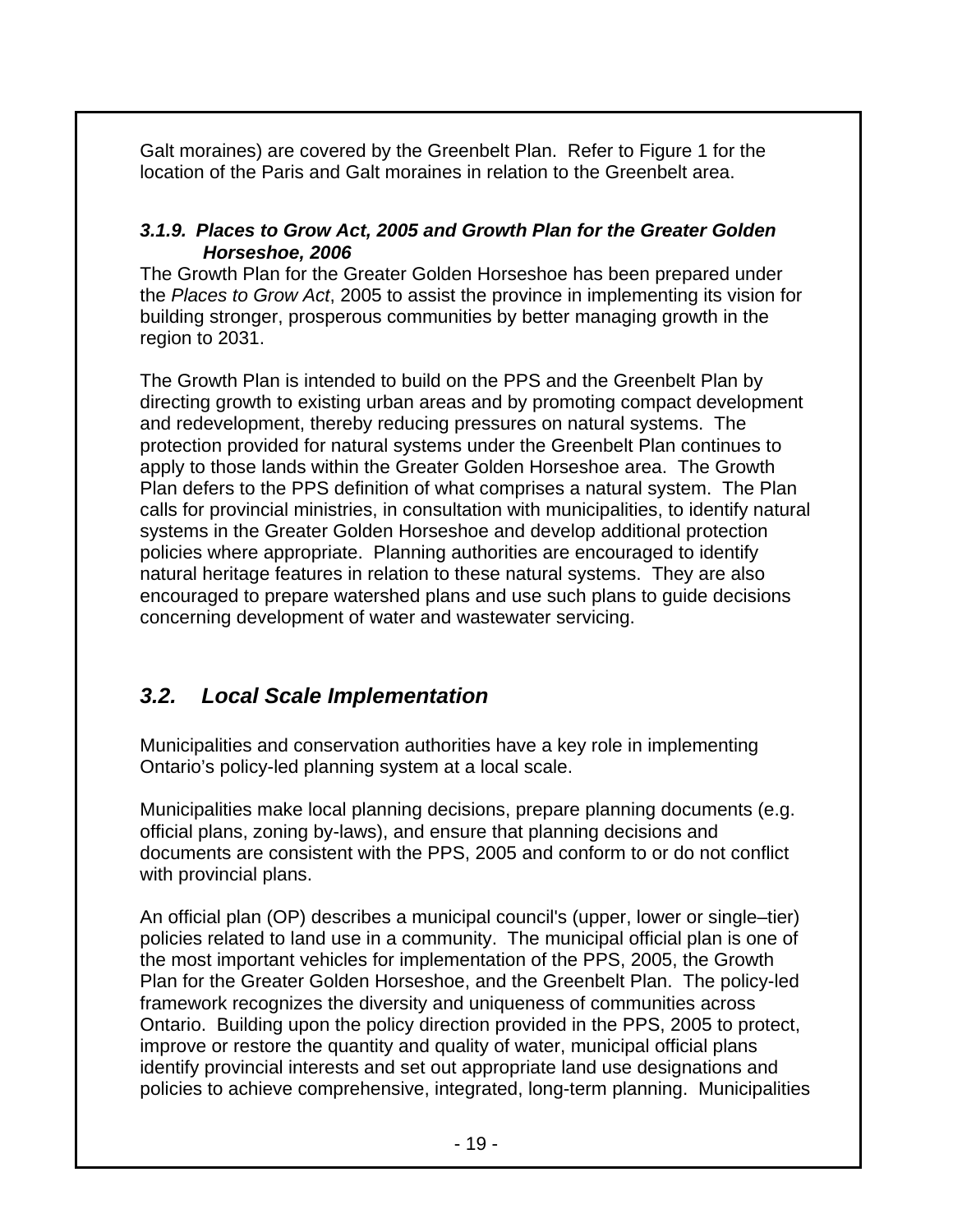may go beyond the minimum standards set out in the PPS, 2005 to address matters that are important in a specific community or area, provided they do not conflict with the PPS, 2005.

Many municipalities work in partnership with conservation authorities to implement provincial policy direction. Some municipalities have entered into agreements with conservation authorities to obtain technical expertise on a range of matters such as natural hazards, natural heritage, water quality and quantity and groundwater.

Conservation authorities also have regulatory responsibilities under the *Conservation Authorities Act*. Each conservation authority is empowered by regulation to regulate development, interference with wetlands, and alterations to shorelines and watercourses. Development in or adjacent to river or stream valleys, Great Lakes and large inland lake shorelines, watercourses, hazardous land and wetlands may require a permit or a letter of permission from a conservation authority.

Under the *Conservation Authorities Act*, conservation authorities have the authority to study and investigate the watershed and to develop programs to conserve, restore, develop and manage the natural resources of the watershed. In many jurisdictions, conservation authorities, municipalities and provincial ministries work together to develop watershed and subwatershed plans.

Watershed, subwatershed and tributary scale management are key to protecting, improving and/or restoring the ecological and hydrological functions of a watershed, and therefore, the key tools for implementing provincial policy direction. The watershed is the ecologically meaningful scale for planning and a relevant boundary for considering hydrologic features and functions. As part of water management, watershed studies and plans provide a broad understanding of ecosystem function and status and recommend actions for appropriate land and water management in a watershed. Watershed planning can help incorporate relevant ecosystem considerations into land use planning and decision-making to improve or restore the ecological and hydrological integrity across the watershed.

# **4. Conclusions**

The Ministry has undertaken the Environmental Bill of Rights Review which provides an overview of the current legislation which applies to the protection of water resources on the moraines. This review also furthers the understanding of the functions of the Paris and Galt moraines and their interactions and as such is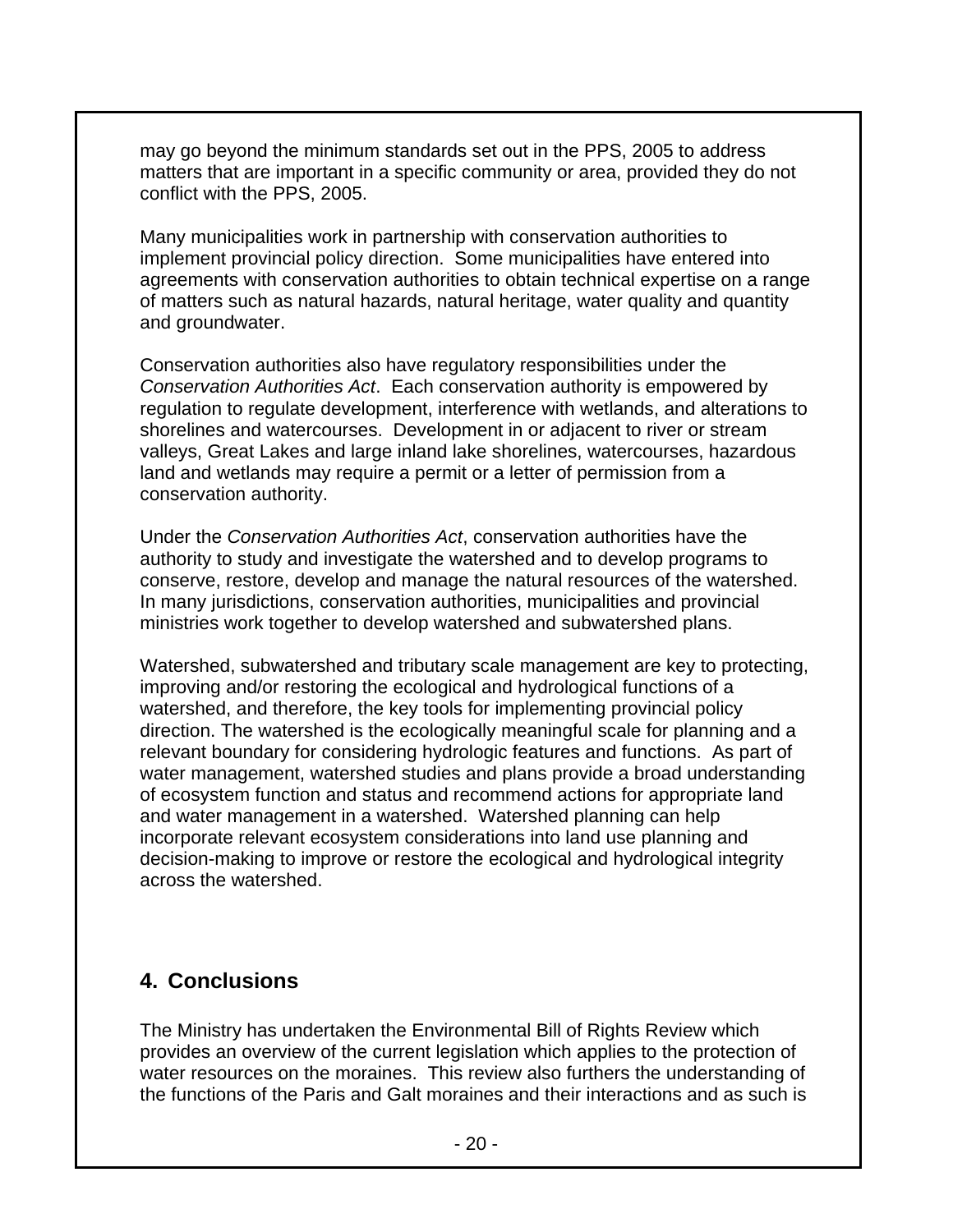beneficial to other government agencies, municipalities, conservation authorities and stakeholders. The hydrogeology background report (Appendix 2) presents the state of current knowledge of the Paris and Galt moraines including boundaries, geology, hydrogeology, recharge and storage, water supply, maintenance of ecological features, water quantity and budget and water quality. In addition, the report provides an understanding of key science considerations such as the importance of scale in hydrogeology evaluations and discussions on ecological reserve. The report supports the use of monitoring data to guide future planning and land use policy, and will assist in the development of technical guidance documents.

The Ministry's review concluded that new provincial policy or legislation is not required to protect the functions of the Paris and Galt moraines at this time. Protection of groundwater recharge in the Upper Grand River watershed and other watersheds located along the Paris and Galt moraines is required by existing provincial policies such as the *Clean Water Act, 2006*, the Provincial Policy Statement, 2005, the Greenbelt Plan, and augmented by more general policies for the protection of water quality and quantity such as the *Ontario Water Resources Act*.

Implementation of the *Clean Water Act, 2006* is ongoing, and it is therefore too early to comment fully on its implementation. Nevertheless, the CWA is expected to address most of the applicants' concerns about drinking water once source protection plans are prepared and implemented. The extent to which recharge areas necessary to maintain water-related ecological functions will be protected through source protection plans will be better known once these plans are finalized.

Additional detailed studies to examine water supplies are underway, and results are expected in 2010. The report "Review of the State of Knowledge for Waterloo and Paris Galt Moraines", appended to this report, includes a discussion of the need to analyze existing data and ensure monitoring is in place to monitor and assess future growth implications. Please refer to Appendix 2 for details.

#### Path Forward

The Ministry of Environment will undertake, in collaboration or consultation with partner ministries, First Nations and stakeholders, the development of guidance materials to assist with the implementation of policies protecting hydrologic functions (e.g. policies in the Provincial Policy Statement). The Ministry of Environment will establish a process with partner ministries, First Nations and stakeholders to determine the extent and scope of the guidance required.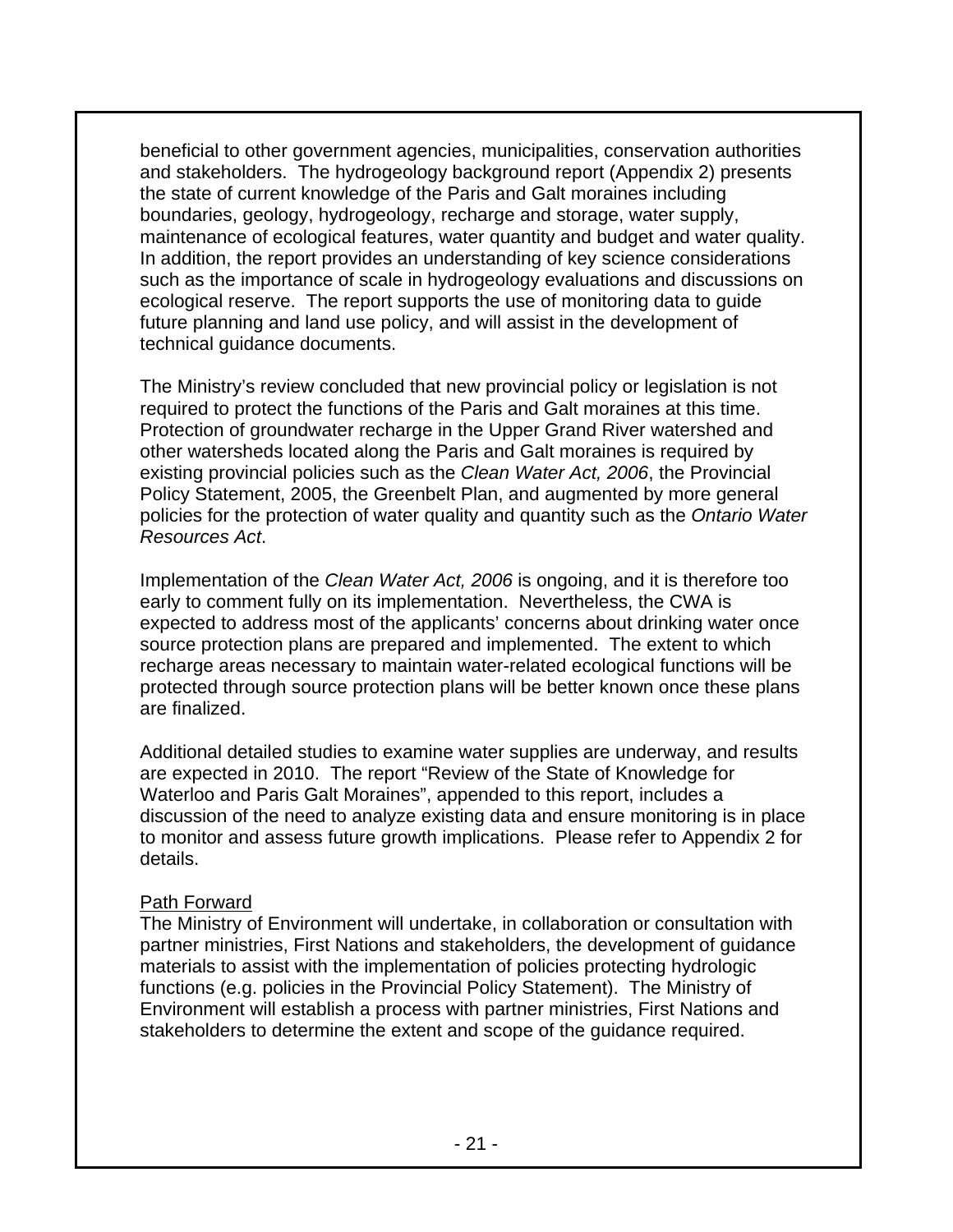# **Appendix 1: Jurisdictional Scan**

To supplement the policy analysis, a jurisdictional scan was completed. The scan focussed on policies related to protecting moraines or other similar groundwater recharge areas, including the Oak Ridges Moraine Conservation Plan.

#### Oak Ridges Moraine Conservation Plan

The Oak Ridges Moraine Conservation Plan (ORMCP), released in 2002, is an ecologically based plan that provides land use and resource management direction for the 190,000 hectares of land and water within the Oak Ridges Moraine (Moraine). In addition to land use restrictions in wellhead protection areas and areas of high aquifer vulnerability, the Plan requires that watershed plans be completed by municipalities. The plans must include a water budget and water conservation plan as well as land and water use management strategies. Major development is prohibited unless the watershed plan has been completed and a water budget and conservation plan has demonstrated the water supply needed for the development is sustainable.

Applications for major development shall not be approved unless the applicant identifies hydrologically sensitive features (including permanent and intermittent streams, wetlands, kettle lakes, and seepage areas and springs) and related hydrologic functions and how they will be protected. Applications must also demonstrate that water supply is available without compromising the ecological integrity of the Plan area, and provide a water budget and conservation plan for the site and surrounding lands.

All development and site alteration with respect to land within a hydrologically sensitive feature and a minimum vegetation protection zone is prohibited, with some exceptions. Hydrological evaluations are required for development or site alteration with respect to the minimum area of influence for hydrologically sensitive features which shall demonstrate, among other things, that no adverse effects on the feature, planning and design techniques to maintain, improve and restore the health of that feature.

All development and site alteration with respect to land in a subwatershed (outside of Settlement Areas) is prohibited if the development/alteration would cause the total percentage of impervious surfaces of the subwatershed to exceed 10% or any lower percentage specified in the applicable watershed plan. Applications shall consider the importance of ensuring natural vegetation is maintained, and where possible, improved or restored and that impervious surfaces, and their impacts to water quality and quantity are minimized.

The province has developed a set of technical papers to assist in the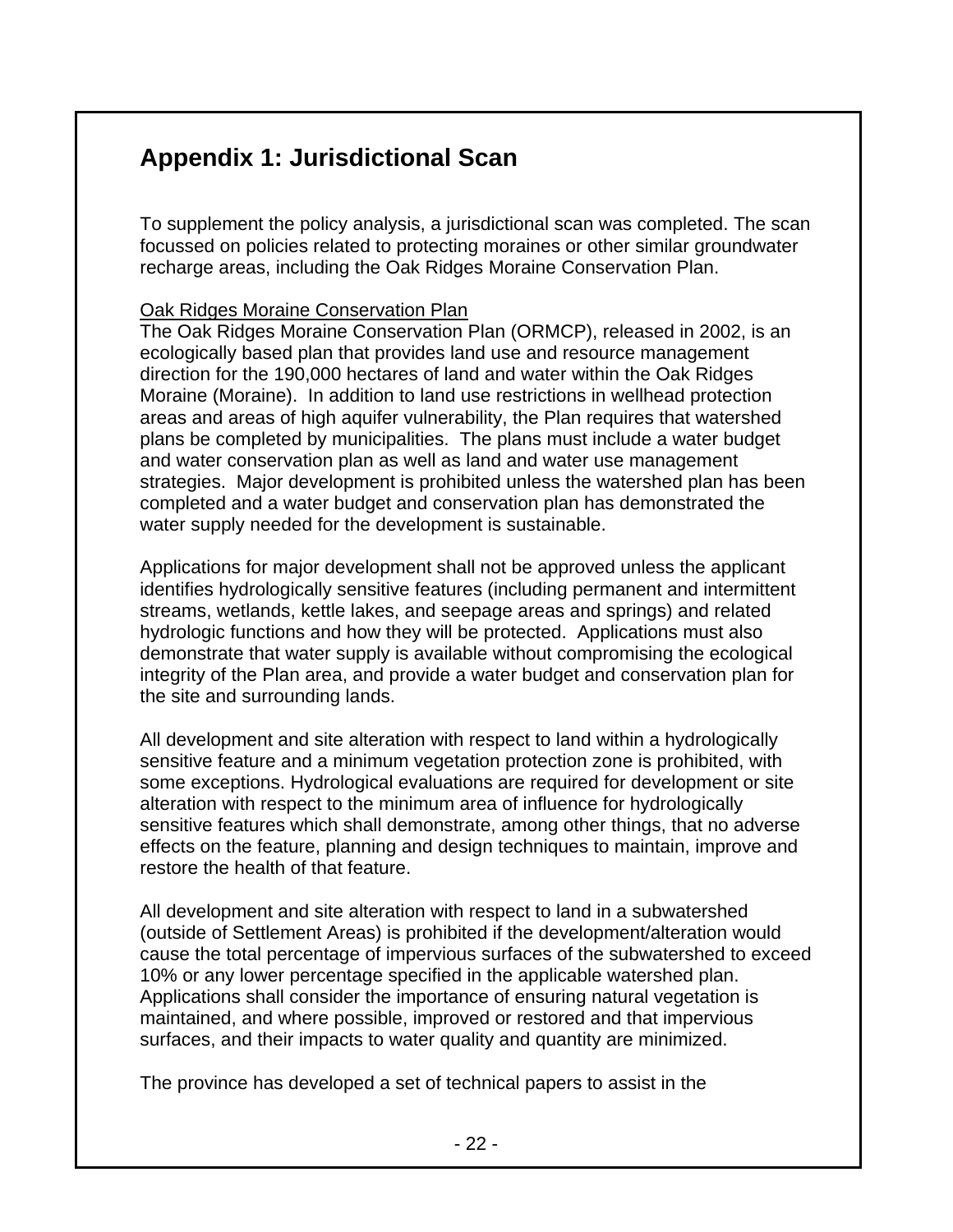implementation of the ORMCP. These papers provide guidance on the preparation of watershed plans and water budgets, on imperviousness at a subwatershed scale, and on maintaining connectivity between natural heritage and hydrologic features, as well as other matters.

The majority of municipal ORMCP official plan and zoning by-law conformity amendments are now in place. The effectiveness of the ORMCP is monitored in part through the Monitoring the Moraine (MTM) initiative. The MTM is a collaborative community-based project coordinated by Save the Oak Ridges Moraine (STORM), Citizen's Environment Watch (CEW), and the Centre for Community Mapping (COMAP). The MTM initiative engages volunteers in measuring changes to the landscape of the moraine as a result of the ORMCP. It also aims to ensure that reporting of the information gathered through the process is communicated to other stakeholders.

The MMAH sits on the MTM advisory committee to provide advice on the project, exchange information and ensure there is coordination between local and provincial monitoring initiatives. Under the Greenbelt Plan, 2005, MMAH is committed to developing a performance monitoring framework for the entire Greenbelt Plan area, including the Oak Ridges Moraine.

#### Other Jurisdictions

An examination of jurisdictions found moraines in Alberta, Minnesota, Wisconsin, Michigan and Ireland. A summary of policies related to moraine protection follows.

The Cooking Lake moraine is located in central **Alberta** and encompasses all of Elk Island National Park. The Strathcona Country's 'Municipal Development Bylaw' calls for the identification, conservation, and protection of environmentally sensitive land, the protection of watersheds to maintain water quality and quantity of surface and groundwater systems, and for the protection of lands, through instruments and policies, where sensitive groundwater resources have been identified. Moreover, the local development plan recently re-designated the moraine area to a special policy area to further restrict subdivision capabilities. There are no specific policies for the protection of moraines in Alberta.

**Minnesota** has three moraines – the Pines, the St. Louis, and the Coteau moraines. Minnesota statutes contain direction for the long term coordination of water planning activities between local, regional and federal bodies. State authorities are to ensure that groundwater water quality monitoring and related data is provided and integrated into the state's land management information system. There are no specific policies for the protection of moraines in the state.

**Wisconsin's** "Kettle Moraine" is protected by the state's groundwater protection statue. The *Groundwater Protection Act* enables a protection program which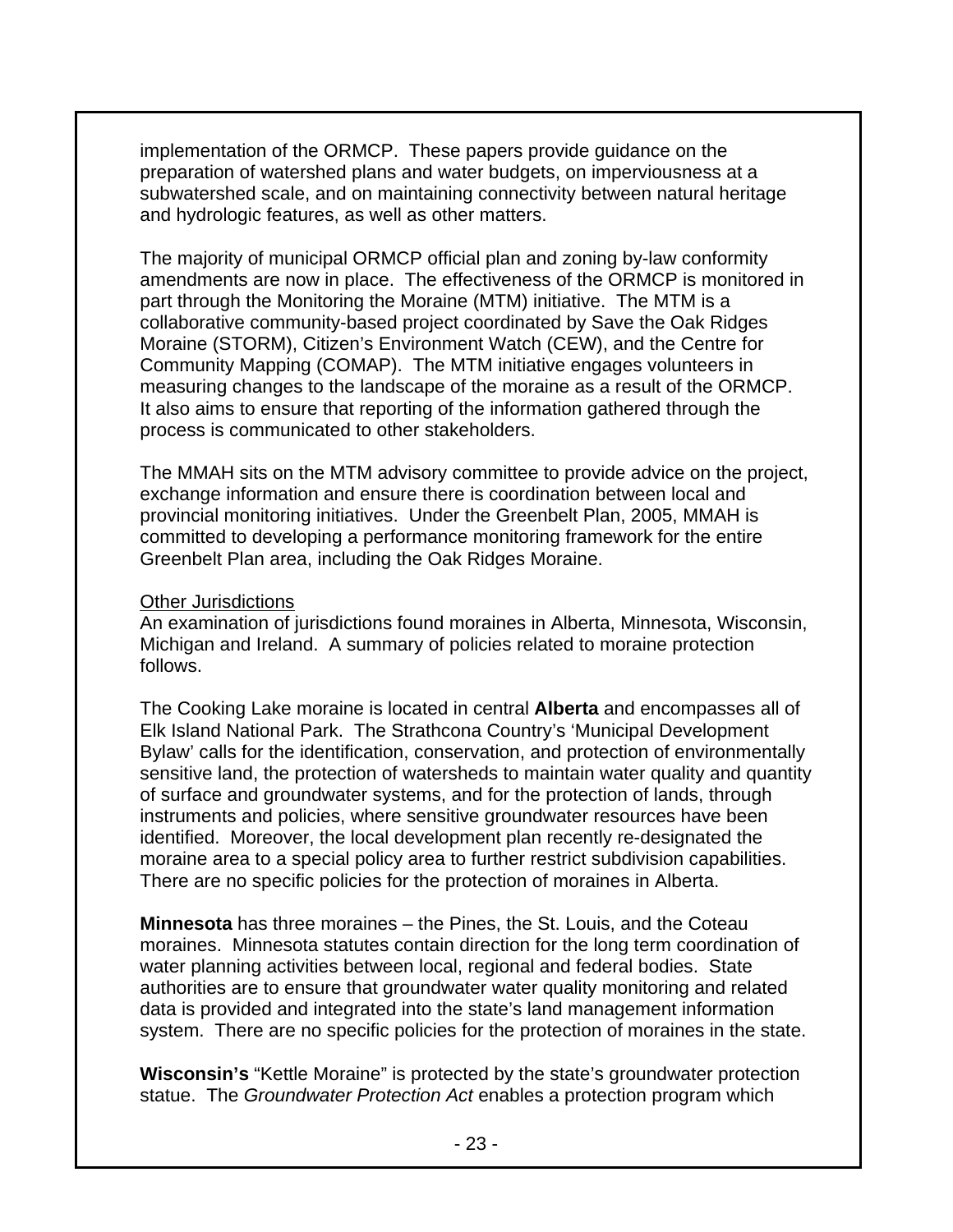includes a set of standards based on a list of substances; regulatory programs to which state water authorities must comply (e.g. water, wastewater, site remediation, fuel storage); aquifer characterisation requirements (e.g. potential use, vulnerability); local groundwater management (e.g. authority for zoning, ordinances, well replacement and maintenance); and monitoring, research, and coordination. In 2008, Wisconsin's Groundwater Coordinating Council was required, by statute, to submit an annual report describing the current groundwater quality of the state, assessing groundwater management programs, and providing information on implementation. There are no specific policies for the protection of moraines in Wisconsin.

Glacial landforms dominate the surface of most of the state of **Michigan**. The state has several programs in place for the protection of drinking water. The Source Water Assessment Program, which is enabled by the *Safe Drinking Water Act*, identifies areas that supply public water, inventories contaminants and assesses water system susceptibility to contamination, and informs the public of the results. A water wellhead protection program is also in place to assist local communities utilizing groundwater for their municipal drinking water supply systems in protecting their water sources. A well construction and decommissioning program is also implemented. Finally, Michigan has a groundwater discharge program to regulate discharges to groundwater. There are no specific policies for the protection of moraines in the state.

Ground and Rogen moraines are common in **Ireland.** Groundwater protection policies have taken into consideration current European policy for the protection of groundwater. Components of the policy include: zoning land according to classification of groundwater vulnerability to pollution; source protection by means of groundwater protection zones; specific policy statements on the control of groundwater quantity and quality, including groundwater abstraction, as well as waste disposal, contaminated land and other potentially polluting sources; and monitoring, databasing and analysis. There are no specific policies for the protection of moraines in Ireland.

Based on this review related to moraines in other the jurisdictions, it seems that there are a number of policies for the protection of groundwater and surface water resources, however, with the exception of the Oak Ridges Moraine Conservation Plan, there are no other policy statements intended specifically for moraine protection.